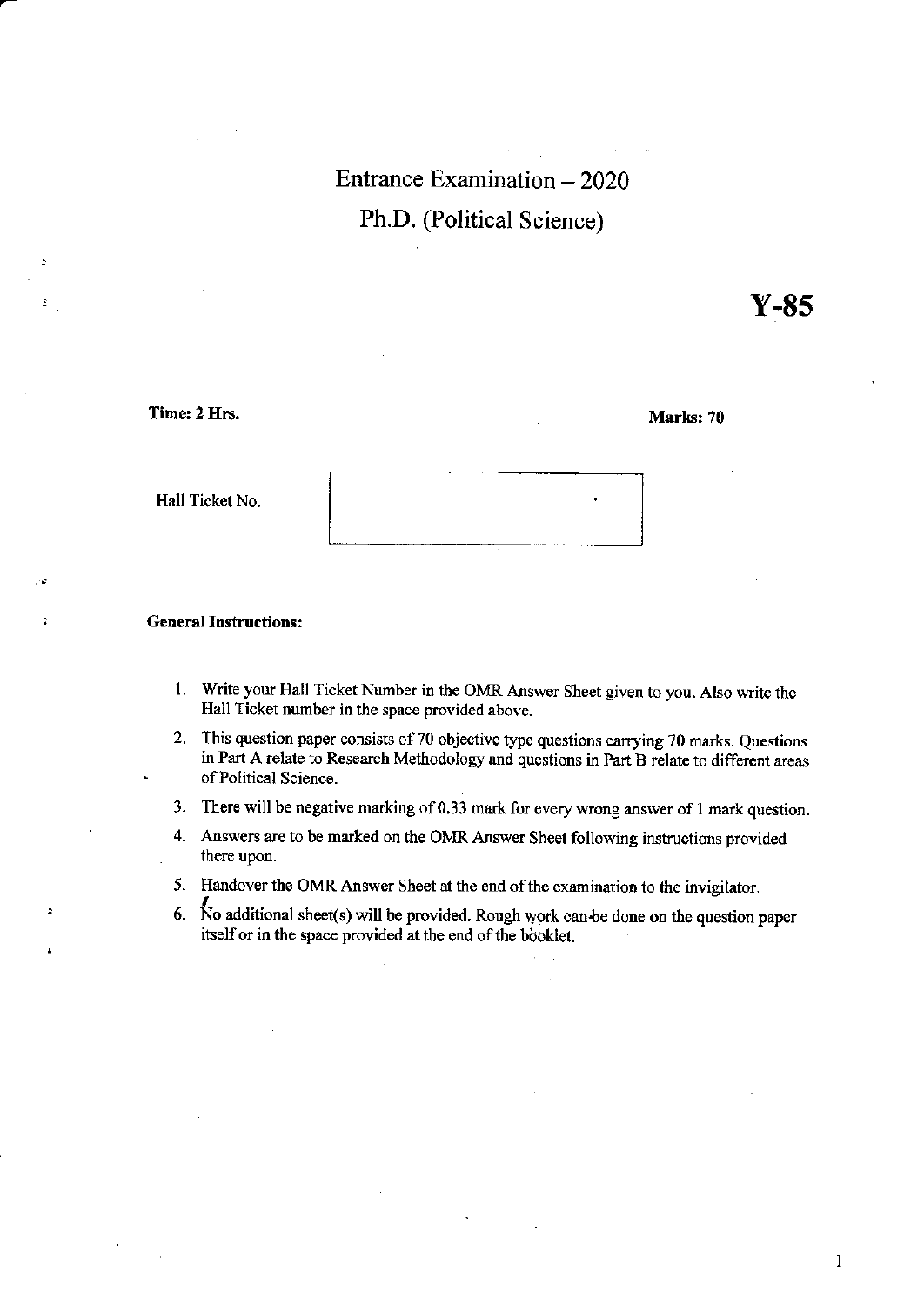## Part A

1. Which of the following are continuous variables?

l. Age

II. Number of children (measured for each family) III. Height

IV. Time taken to read a book

A. I and II B. 1I and III C. I, III and IV D. I and IV

2. Which of the following are categorical variables?

. I. Marriage status II. Monthly income IIl. Nunber of siblings IV. Religion

A. I and IV

B. I and ll

C. II and III

D. I, III and IV

3. A case for which the value of the variable is extremely high or extremely low relative to the rest of the values for that variable is called

:'

A. Median

B. Mode

C. Dispersion

D. Oudier

 $\overline{2}$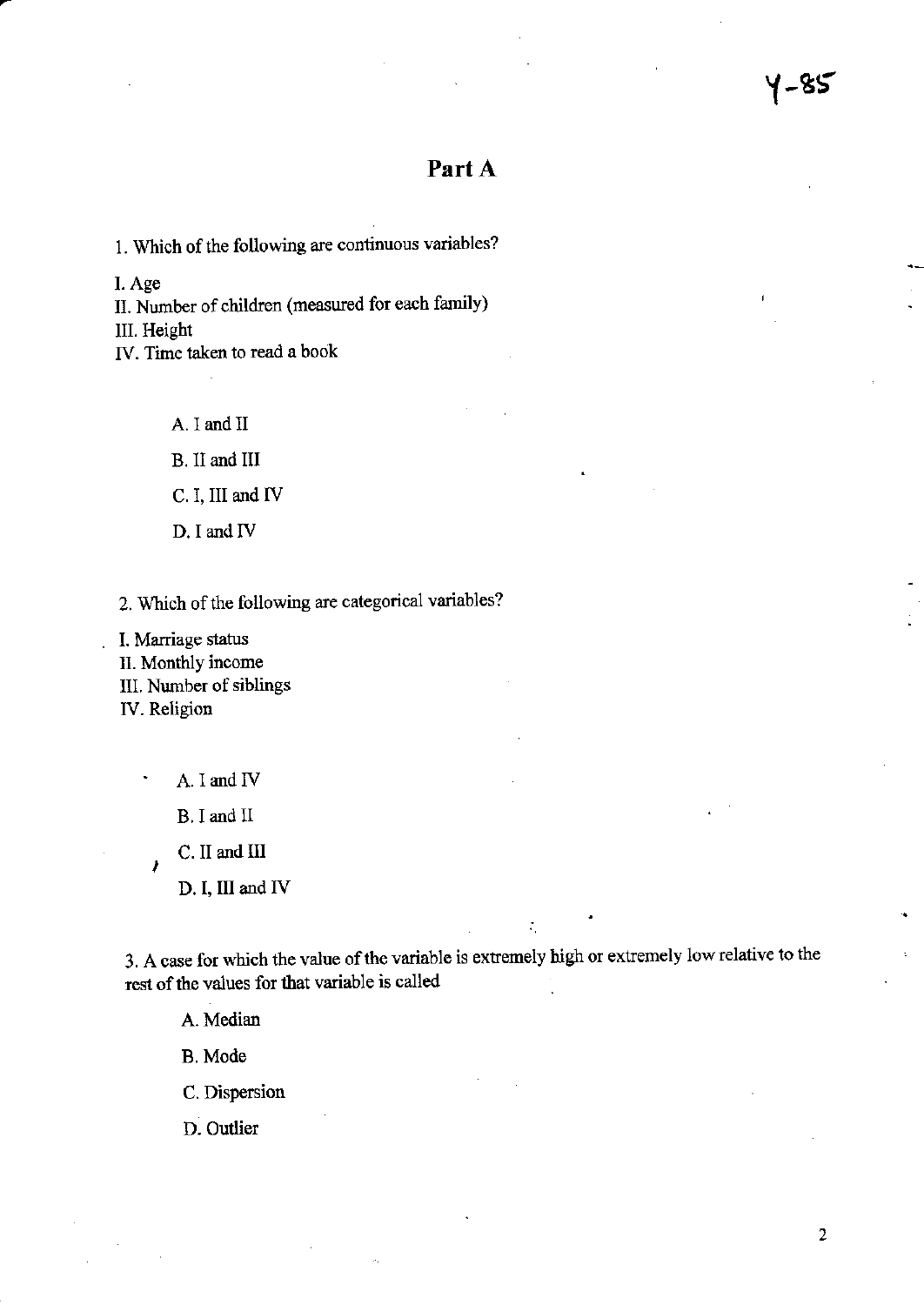4. Which type of analysis tries to establish the direction and strength of influence between variables?

- A. Univariate
- **B.** Bivariate
- C. Explanatory
- D. Inferential

5. Methodological Individualism denotes

A. That social phenomena must be evaluated in terms of individual preferences

B. That social phenomena must be studied in terms of individual actions and properties

C. That social phenomena must be studied in terms of the individuality of each event

D. That social phenomena must be seen through individual thought structures

6. Which of the following is the most adequate definition of a fallacy?

I. A general opinion which is however wrong

II. An argument proceeding from false premises

III. A seemingly correct argument that proves on examination to be incorrect

IV. An argument which uses metaphoric language to convince the people

A.II  $B. I$ C. III D. IV

7. Calculate the median of the following numbers: 22, 29, 34, 37, 43, 45, 48, 53, 53, 66

÷.

 $\blacktriangleright$  A. 43  $B.44$  $C.45$ D. 53

3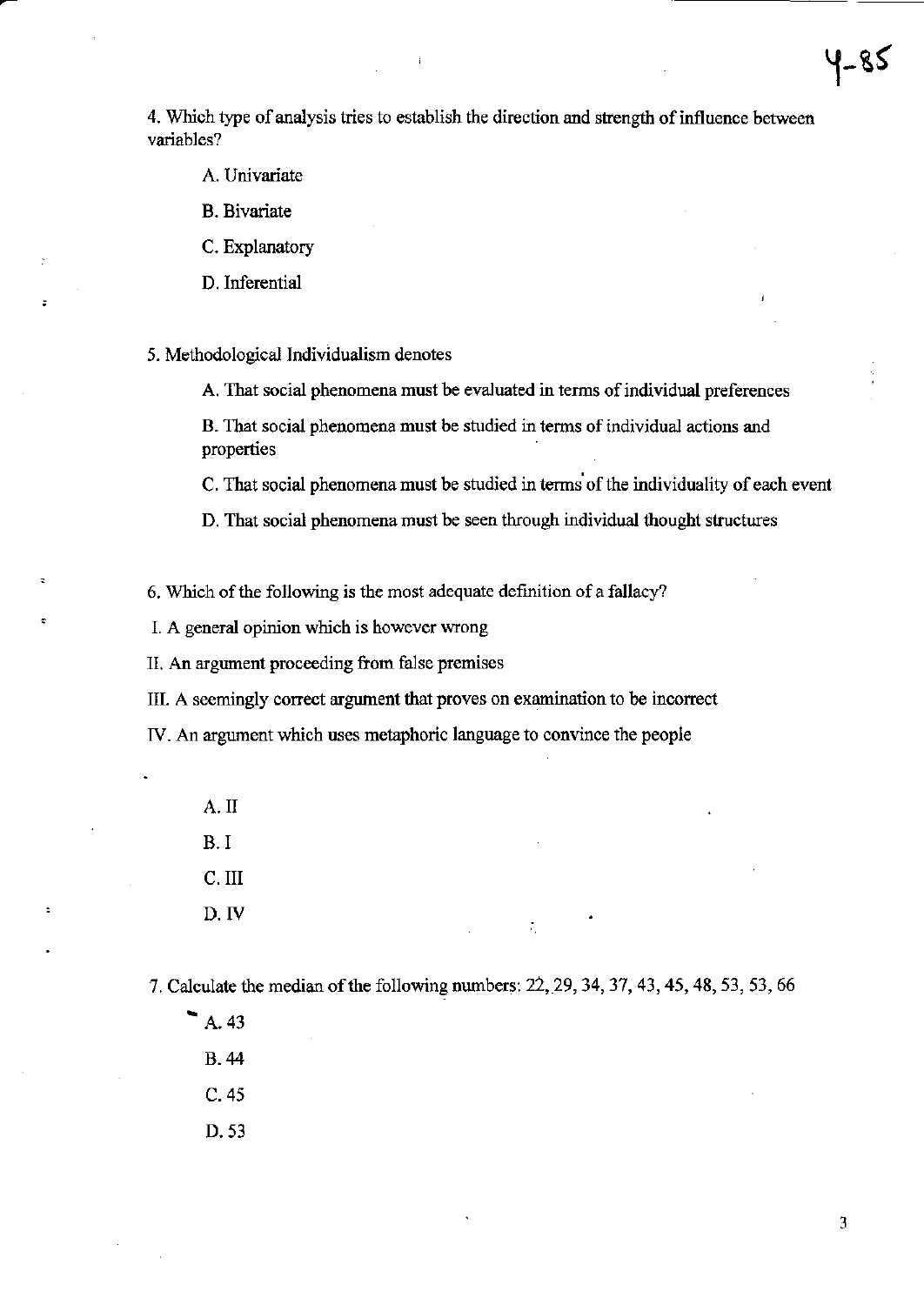8. Sampling error decreases with:

- A. Process of randomisation
- B. Increase in sample size
- C. The choice of a sampling technique
- D. Decrease in sample size

9. A researcher has conducted a social survey on the relationship between levels of education of citizens in a country and the support for democratic political institutions. Based on the data, the researcher got a correlation coefficient of  $+0.8$ . How would you interpret the value to understand the relationship between the two variables?

5لا–'

 $\overline{\mathbf{4}}$ 

- A. A weak positive relation
- B. A moderate positive relation
- C. Perfect positive correlation
- D. A strong positive relation

10. In a normally distributed population, what percent of data falls within 1 standard deviation of the mean?

- $\,$ . A. 68
	- **B.75**
	- $C.95$
	- D. 99.7

11. The Chi-square statistic is commonly used to test

- A. Relation between continuous variables
- B. Relation between categorical variables
- C. Difference between means
- D. Significance of correlation coefficient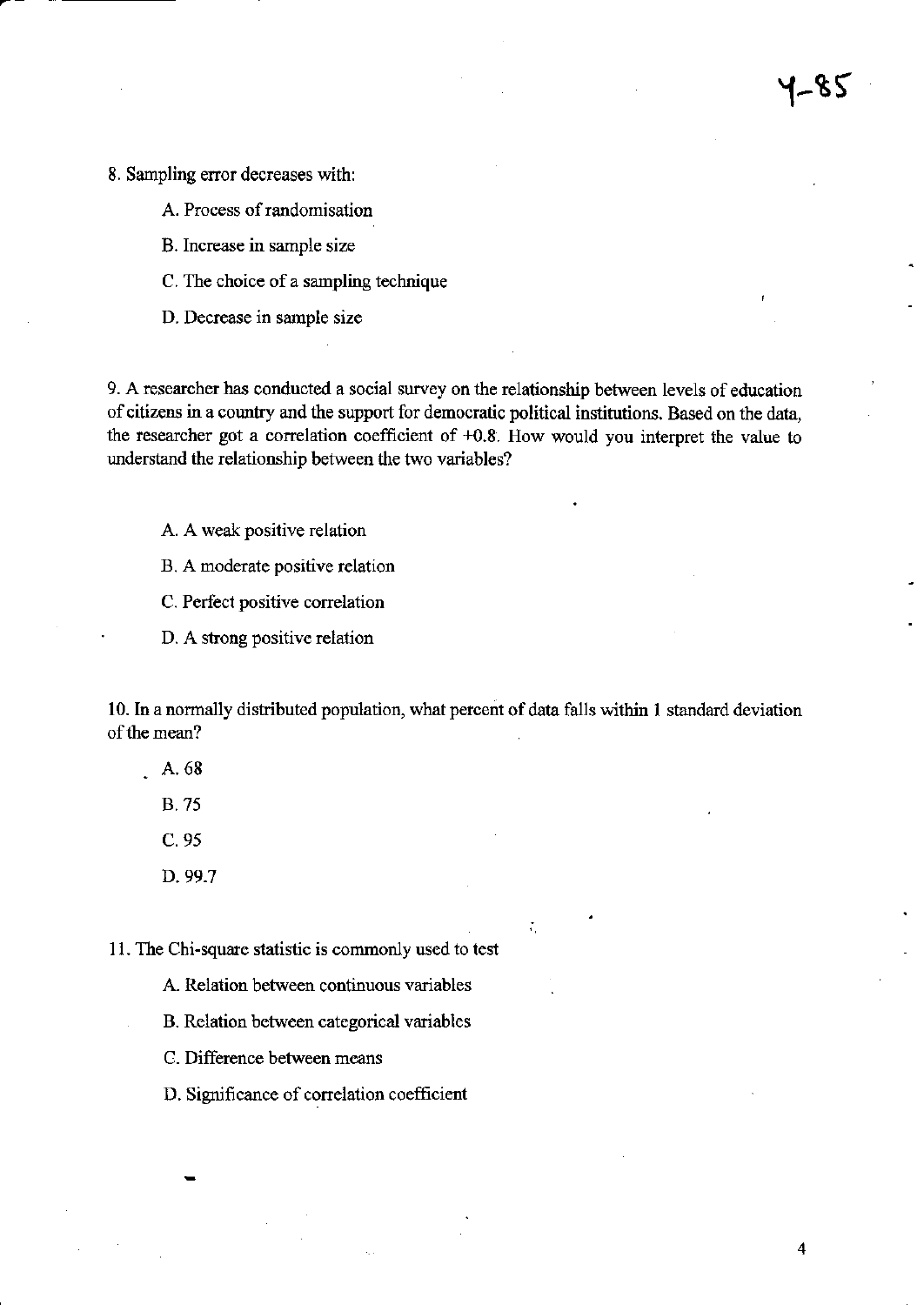12. You run into one of the students from a class with high average score in Mathematics and you think that he must be very good in Maths. But just because he comes from the class with high average score in Maths does not mean that he must be himself a high-scorer in Maths. What is this error in reasoning called?

A. The fallacy of faulty analogy

B. The fallacy of the slippery slope

C. Exceptional fallacy

D. Ecological fallacy

13. Classify the following instances of disagreement into I. Factual disagreements, II. Normative disagreements, and III. Verbal disagreements:

1. John says, "Our friend Matt finally got rid of his old car and bought himself a new one." Bob says, "No, he did not buy a new car, he bought his roommate's two-year-old car."

2. John says, "There are less than eight million unemployed in the country at present according to the statistics of the Labour Department." Bob says, "No, we can't be sure, because the Labour Department's statistics have not been updated in the last ten months."

3. John says, "Films depicting so much violence should not be passed by the Censor Board." Bob says, "You can't ban a film; if you think its content is harmful to children, then restrict it to adult viewers."

A. 1-I, 2-III, 3-II B. 1-III, 2-I, 3-II  $C. 1 - II, 2 - I, 3 - III$ D. 1- I, 2-II, 3-III

14."A sufficient condition for the occurrence of an event is a circumstance in whose presence the event must occur." Taking this definition of cause as a sufficient condition, identify from the following the cases where the cause is a sufficient condition:

I. Unemployment leading to social unrest

II. Anti-incumbency leading to the party in power being voted out

III. Heart failure leading to death

IV. A rubber ring expands when heated and regains its shape when it cools down

V. The presence of the Corona virus in the body leading to acute case of COVID

VI. Putting money in the hands of the poor leading to an increased demand for wage-goods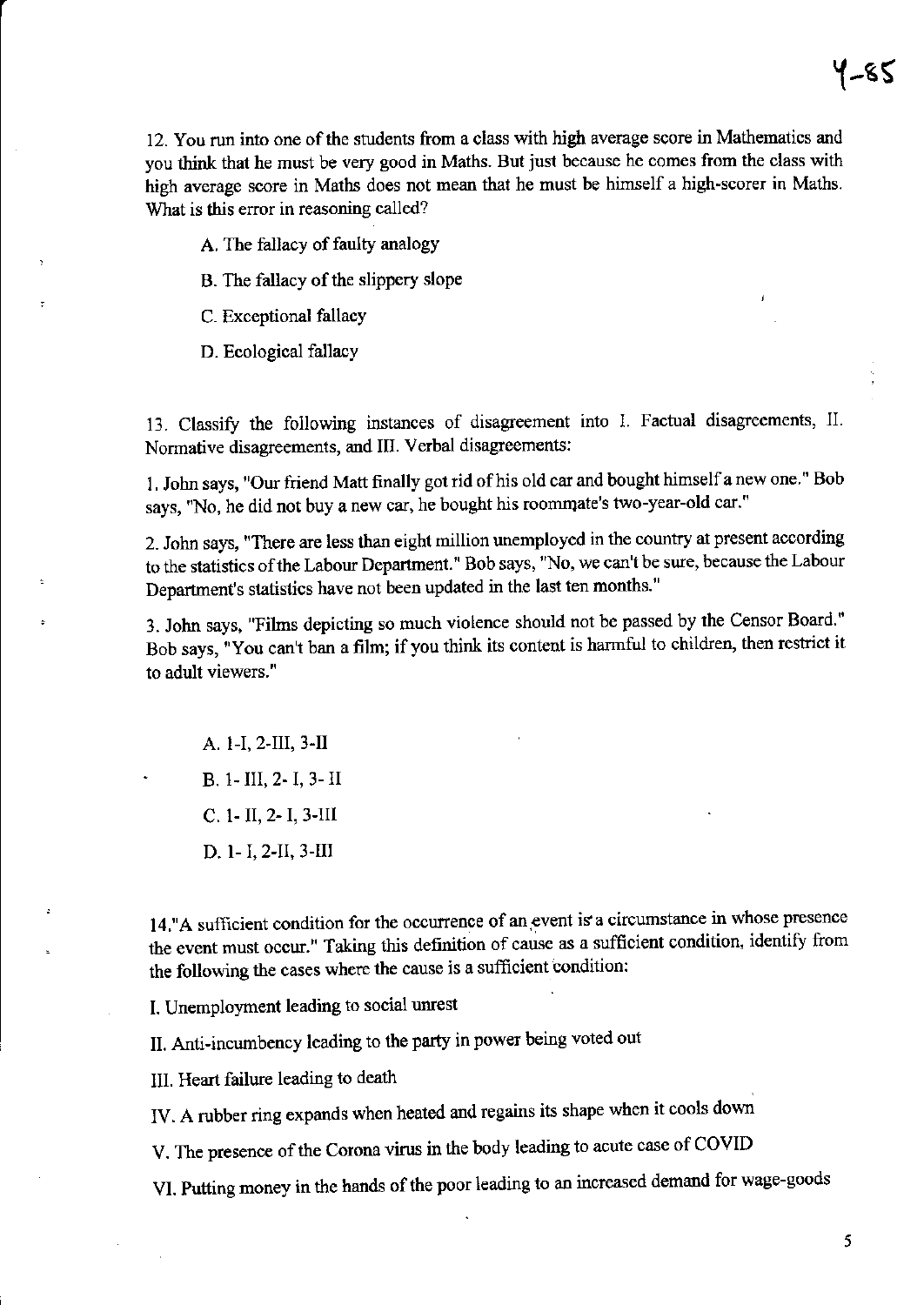4-85

A. III, IV, VI **B. I, II, V**  $C. I, II$ D. V, VI

15. "If two cases are identical in all respects except one factor, then that factor is causally responsible for the occurrence of a phenomenon in one case and its non-occurrence in the other case." Using this description of the Method of Difference, state which of the following examples it is applicable to:

L Levels of radiation resulting ftom the atom bomb varied with the distance ftom the site of explosion and the incidence of leukaemia was higher among those who lived closer to the site of explosion.

II. Of all the students who ate breakfast at the Mess, only those who ate fruits fell sick.

III. Research has shown that all those who inherit a specihc defective gene are likely to have Alzheimer's disease.

IV. Of the two cities, alike in relevant respects, the one with vibrant civic life did not experience any cormunal violence.

A, I, III .B. III, TV

C. I, II

 $D.$  II, IV

16. Research design in which the researcher manipulates indepqndent variables, randomly assigns subjects to different treatrnent levels, and observes the outcomes is called

A, Cross-sectional

B. Experimental

C. Observational

D. Natural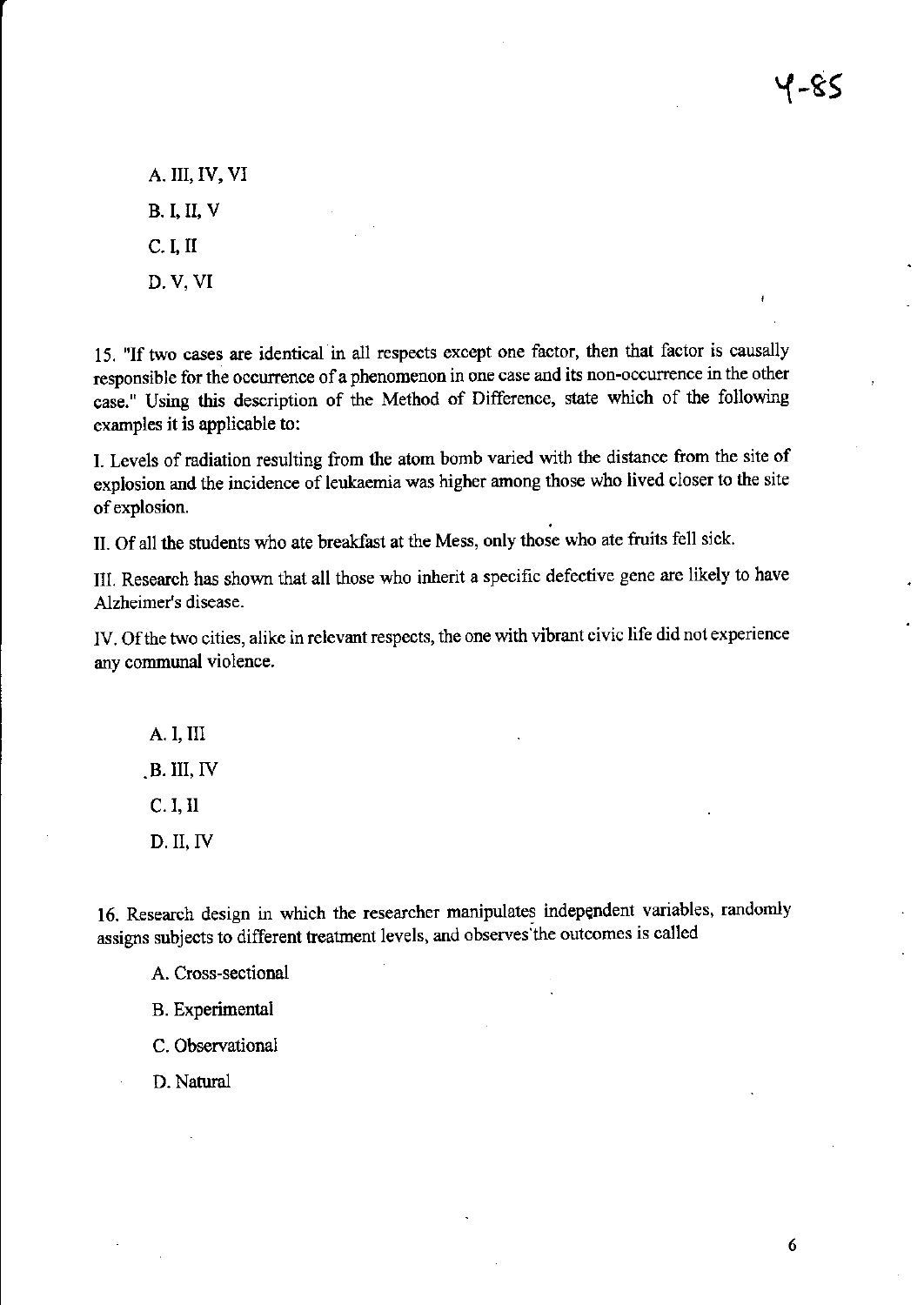17. Which of the following variables was used by Atul Kohli to comparatively study the impact of public policy on poverty alleviation in Indian states of West Bengal, Karnataka and Uttar Pradesh in the 1980s?

A. Leadership

B. Party Structue

C. Regime Types

D. ldeology

18. Which of the following methods is used in a snowball sampling?

A. Participants are selected by going through multiple stages of random sampling

B. Participants in the target population identify others from their acquaintances for inclusion in the sample .

C. Participants are chosen for their unique characteristics, experiences, or expertise

D. Participants are selected on the basis of their availability and convenience of the researcher

19. Which of the following conectly spells out the term 'false exceptionalism' in subnational comparative research?

A. To falsely flag a distinctive subnational case as sui generis and consider it as incomparable

. B. To falsely identify similar distinctive narkers and use them as prcxies to compare

C. To falsely use exceptional research methods which do not have any parallel

D. To falsely use certain exceptional variables in a subnational unit as explamtory variables to compare

i 20. Which of the following are universally accepted as standard proxies to understand social development if one were to make cross-national research?

A. Subnationalism and ldentities

B. Poverty and Health

C. Health and Education

D. Health and Economic Development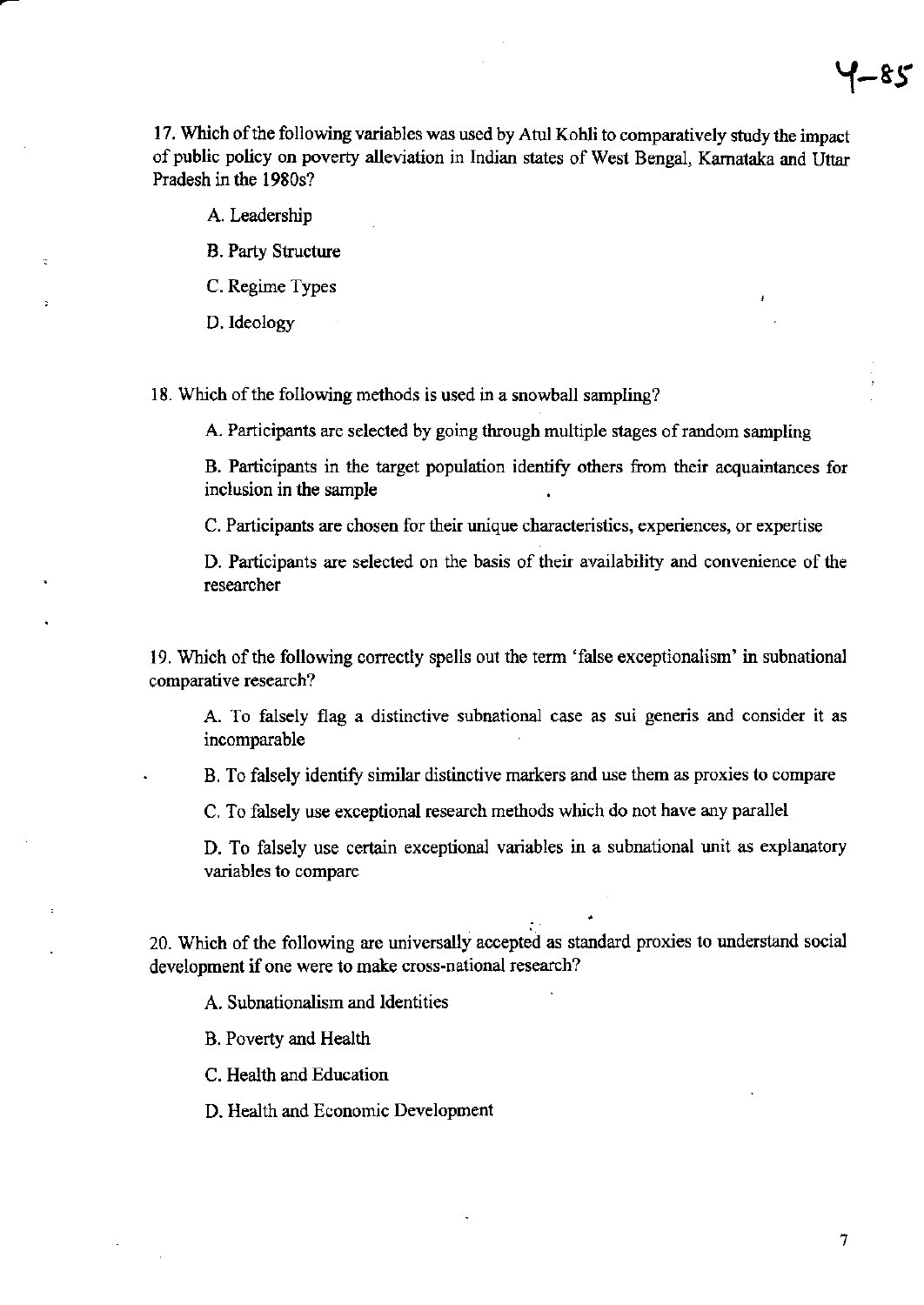# 21. Prediction in Comparative Politics tends to be made in

- A. Probabilistic terms
- **B.** Categorical terms
- C. Institutional terms
- D. Prescriptive terms

22. In comparative research, there is a natural bias to select cases which the researcher

- A. Knows the least
- B. Wants to develop
- C. Wants to connect with
- D. Knows the best

23. Issues of race and gender in Feminist International Relations literature are analysed through

- A. Intersectionality approach
- **B.** Class analysis
- C. Rational Actor Model
- D. Belief System Model

Read the passages given below and answer the questions that follow each of the passages.

Passage 1:

Indian citizens recently clothed themselves in collective readings of the Preamble to the Constitution of India. Like a mantra, the recitation of 85 words suddenly acquired power. Even with its more controversial amendments in 1973, the Preamble to the Indian Constitution is one of the pithiest. It is worth reading Preambles to other constitutions collected in the Oxford Constitutions of the World to recognise the clarity and radicalness of what India was attempting. For those who want to convert India into a civilisational state, just contrast the Preamble to India's Constitution with that of the Chinese constitution, and you will be cured of delusions. The Indian Preamble is spare and elegant because it is, somewhat unusually for preambles, not burdened with God, history or identity. Its pulsating heart and unredeemed promise is liberty, equality, fraternity and justice. This is not because God and history are not important. But it is because our Constitution liberates us to imagine them in whichever way we choose.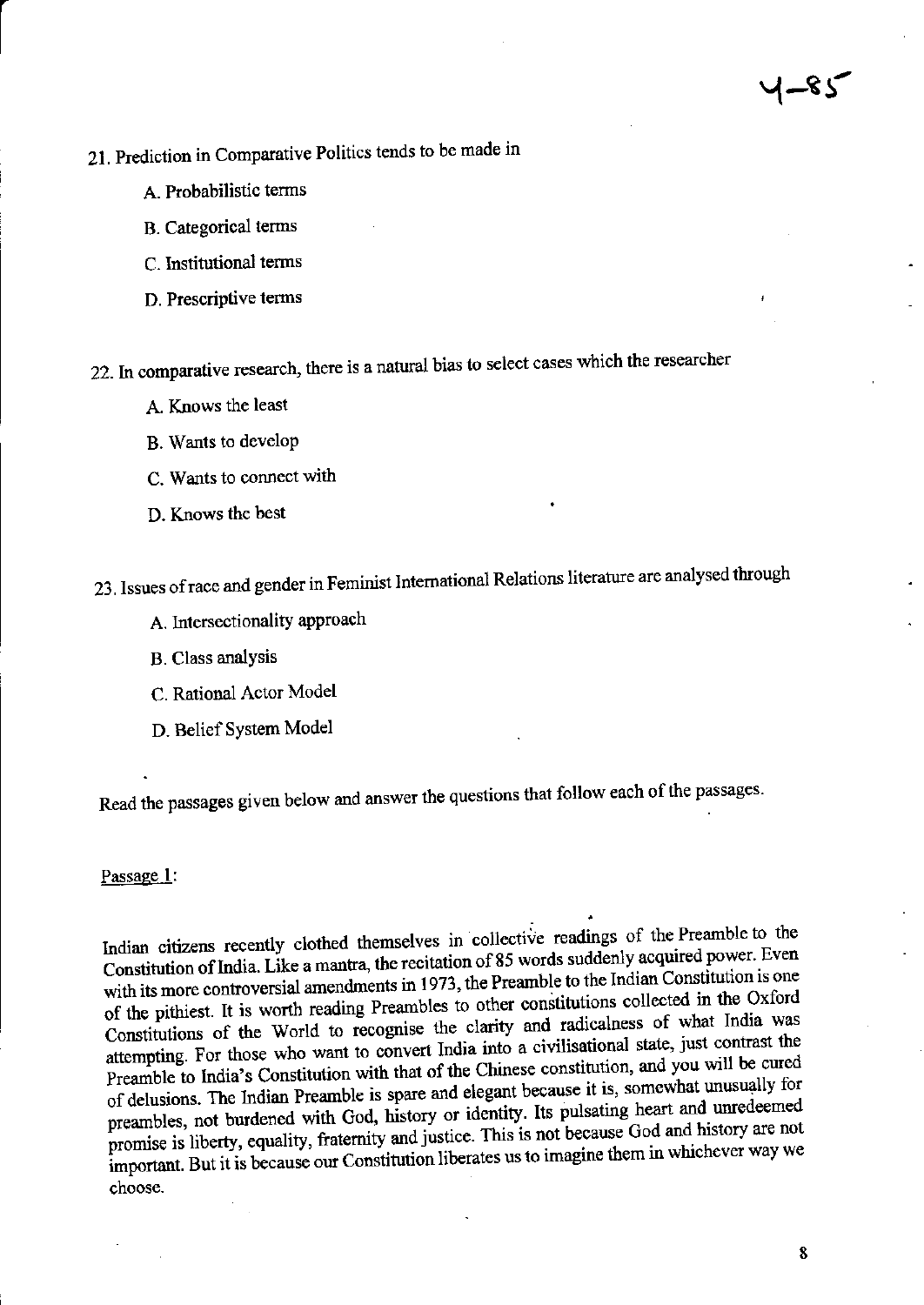But the reading of the Preamble was not just a statement of citizens' rights. It was also, in some ways, about a practice of reading. In the 70th year of our Republic, in the 150th year of Gandhi's birth anniversary, 2020 should be the year to read the entire range of the political thinking that made India: from Mahatma Gandhi to BR Ambedkar, from Sri Aurobindo to Periyar, from KM Munshi to Sarojini Naidu, and so many others who constituted that extraordinary public sphere that shaped the backdrop to modern India. If nothing else, they will be an antidote to an authoritarian culture whose most corrosive achievement is to make us superficial, enraged and cynical all at once.

But one of the tragedies of our age is that even practices of reading have devolved into simple declarations of partisanship or group identity. Whose side will a book take? Which quotation from which figure can be deployed as a bludgeon against opponents? Reading of political thought is no longer the refuge ftom the weaponization of words, a place for hard-won understanding. It has also become a wilful act of simplification, dripping with the lazy condescension of posterity. The men and women who shaped our republic were trying to imagine their way through an uncertain and complex world. They were fighting on many fronts. Some are often right on the principles, but mistaken in particular historical judgments they make. Some measure particular men and situations with insight, only to flounder on the prinaiples at stake. Some, like Ambedkar, have the crystal clarify that comes not only from brilliance, but also from political marginality: he does not have to take anyone's side. Some are doing the hard work of reconciling their principles with a recalcitrant world, and with others whom they want to carry along, even in the face of disagreement. Such a vibrant and divergent canon of political thought is meant to be something you think with, not something you deploy as convenient. But this canon, which was meant to liberate us, has now become a warring minefield.

[Source: Pratap Bhanu Mehta, 'The charter of liberation', *Indian Express*, 29 December 20191

24. Which of the following was one of the most daunting challenges to the 'founding fathers' of our republic?

A. To inculcate certain practices of reading

B. Lack of political vision

C. To overcome major disagreements

D. To imagine alternate ways of moving in an uncertain and complex world

25. What facilitates B.R. Ambedkar to have clear and non-partisan standpoints?

A. His academic brilliance

B. His political marginality

C. A combination of his academic brilliance and political marginality

D. The fact that he had to navigate though a minefield of warring ideas and principles

9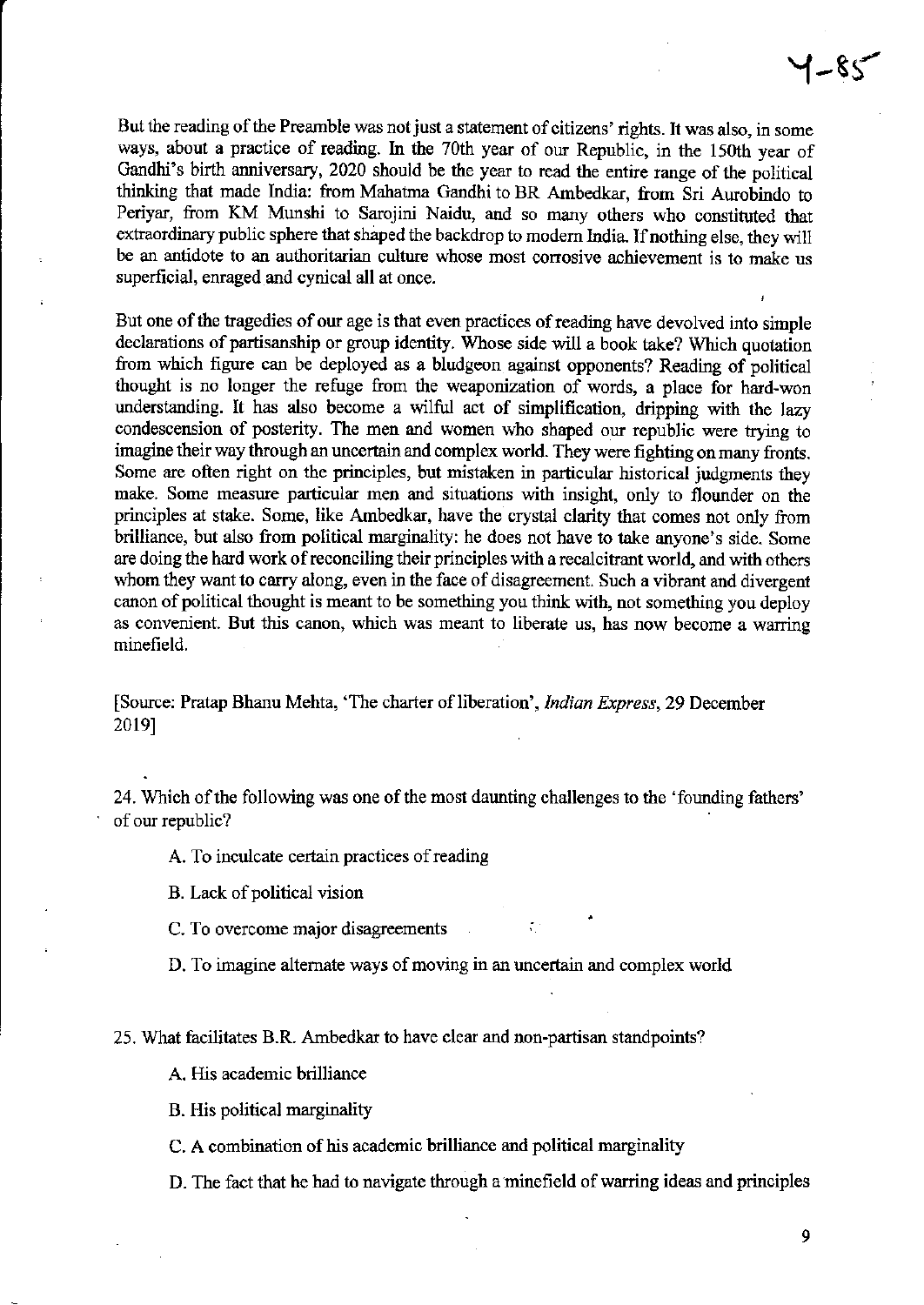26. What, according to the author, is so wrong about our practices of reading?

A. Reading continues to be an exercise to merely improve one's understanding

- B. Reading has become a part of the war of words
- C. Reading continues to be an antidote to declarations of group identity
- D. Reading prevents simplification of ideas

27. What are the adverse consequences of an authoritarian culture?

A. It violates liberty, equality, fraternity and justice

- B. It privileges God and history
- C. It privileges the public sphere
- D. It transforms us into superficial, enraged and cynical subjects

Passage 2:

The year 1985 should have been a good one to be born in Europe. Elisa Zugno, now a 35-yearold copywriter who lives in Milan, was able to benefit from the tailwinds of the 1990s and early 2000s. Economies ticked along and higher education opened up. Various forms of discrimination were outlawed. History had ended. Life was good.

Then in 2008, just as Ms Zugno was graduating from university, history juddered into action again with the financial crisis. The first few years of her career were familiar to any welleducated millennial in southern Europe. Rather than a share of the spoils given to globalisation's supposed winners—degree-toting multilinguists—Ms Zugno and her ilk were greeted with a mix of unpaid internships and low-paid work.

Instead of a recovery, the financial crisis morphed into the euro-zone crisis, with renewed pain for Europe's youngsters. Unemployment shot up. Four out of every ten young Italians did not have a job in the middle of the last decade, while half of young workers in Spain were in the same boat. A few years on, after belatedly finding its feet, Ms Zugno's generation now finds itself pushed to the floor once more, with the second major economic crisis of their short adult lives surrounding them.

In the aftermath of the financial crisis, analysts were quick to split the world into the winners and losers of globalisation. On the one side were those furnished with education, open horizons and language skills, who were supposed to thrive in the new order. On the other were those with no such luck, stuck in careers set to be overtaken by innovation. A third category containing southern Europe's young must be added: globalisation's pyrrhic victors. These people fulfilled the requirements of the winners' club, armed with both the mindset and means—even possessing a passport from the EU, the institution that most embodies 21st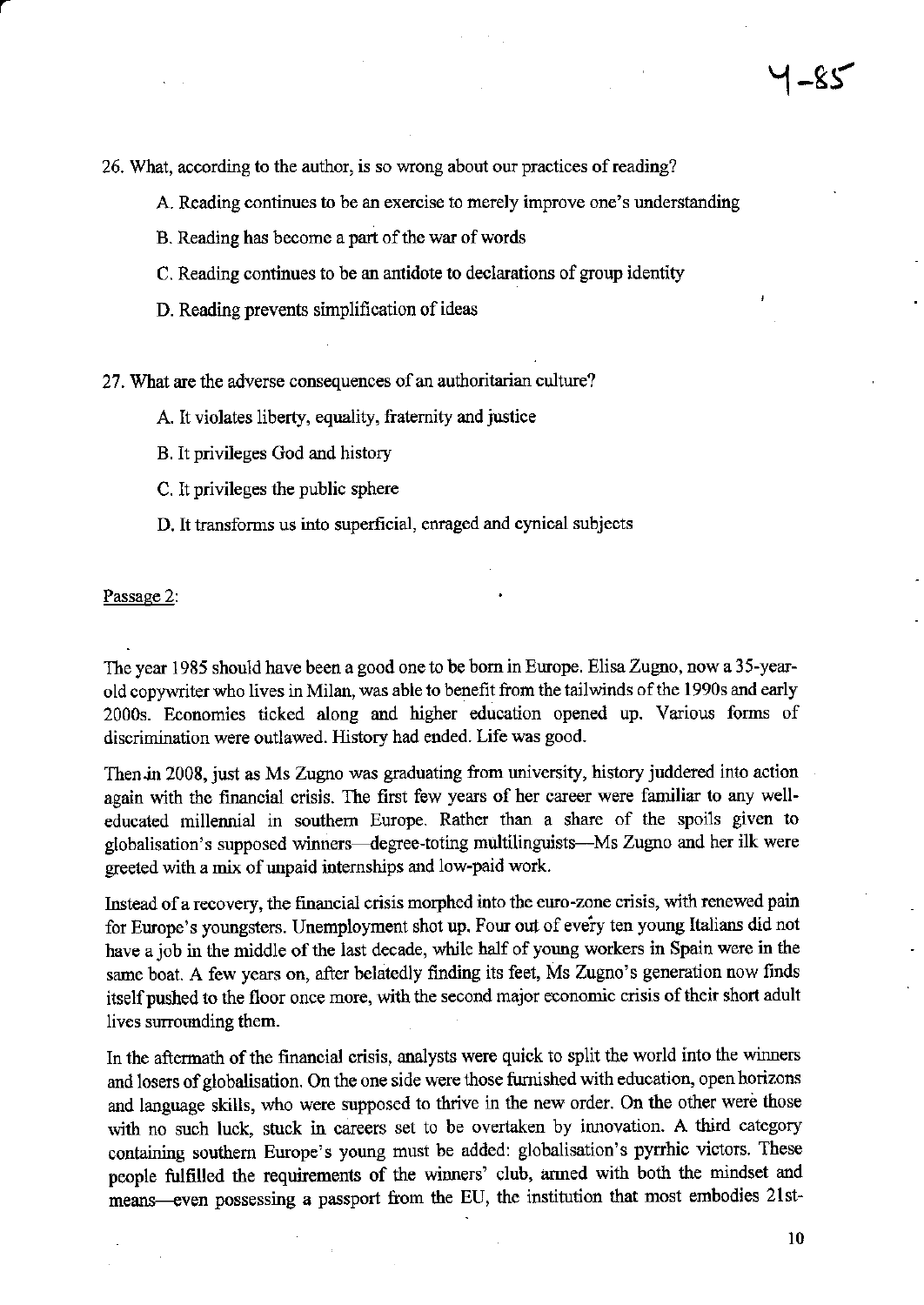century globalisation. Yet thanks to repeated economic shocks, they have singularly failed to reap the expected benefits.

But the anger built up during the previous crisis has not receded. About two-thirds of Spaniards declare themselves dissatisfied with democracy in their country. This provides fetile ground for populist parties. In Spain, the result has been straightforward. New parties such as Vox on the right and Podemos on the radical left have flourished, with younger voters in particular constituting their core support. In Italy, just under half of all voters aged between 25 and 34 opted for the Northern League, a hard-right anti-immigration party, or the Five Star Movement, a more leftist populist group, at last year's European elections. Europe's mainstream parties will find it hard to win them back. A resurgence of a left-right split on economics could help these established parties. But many voters will feel that the social contract has been so badly breached that they would rather rip it up altogether.

[Source: The Economist, 16 April 2020]

28. The central concern of the author of this passage is

A. Growing dissatisfaction with democracy among young people of Europe

B. High rates of unemployment and low wages for highly educated people in the eurozone

C. Eliza Zugno's problem of not finding suitable and stable employment

D. Financial crisis leading to the hardship of Southern Europe's unlucky millennials

29. Whom does the author of the passage refer to as a third category of people?

A. People who thrived under globalization due to their education and skills

B. Losers of globalization who were overtaken by innovation

C. Young Southem Europeans who failed to reap the expected results

D. Those possessing a passport to EU countries

30. Ms. Zugno in the passage is a

A. Winner of globalization benefits

B. Degree-toting multilinguist

C. Loser of globalization

D. Supporter of the Northem League in Italy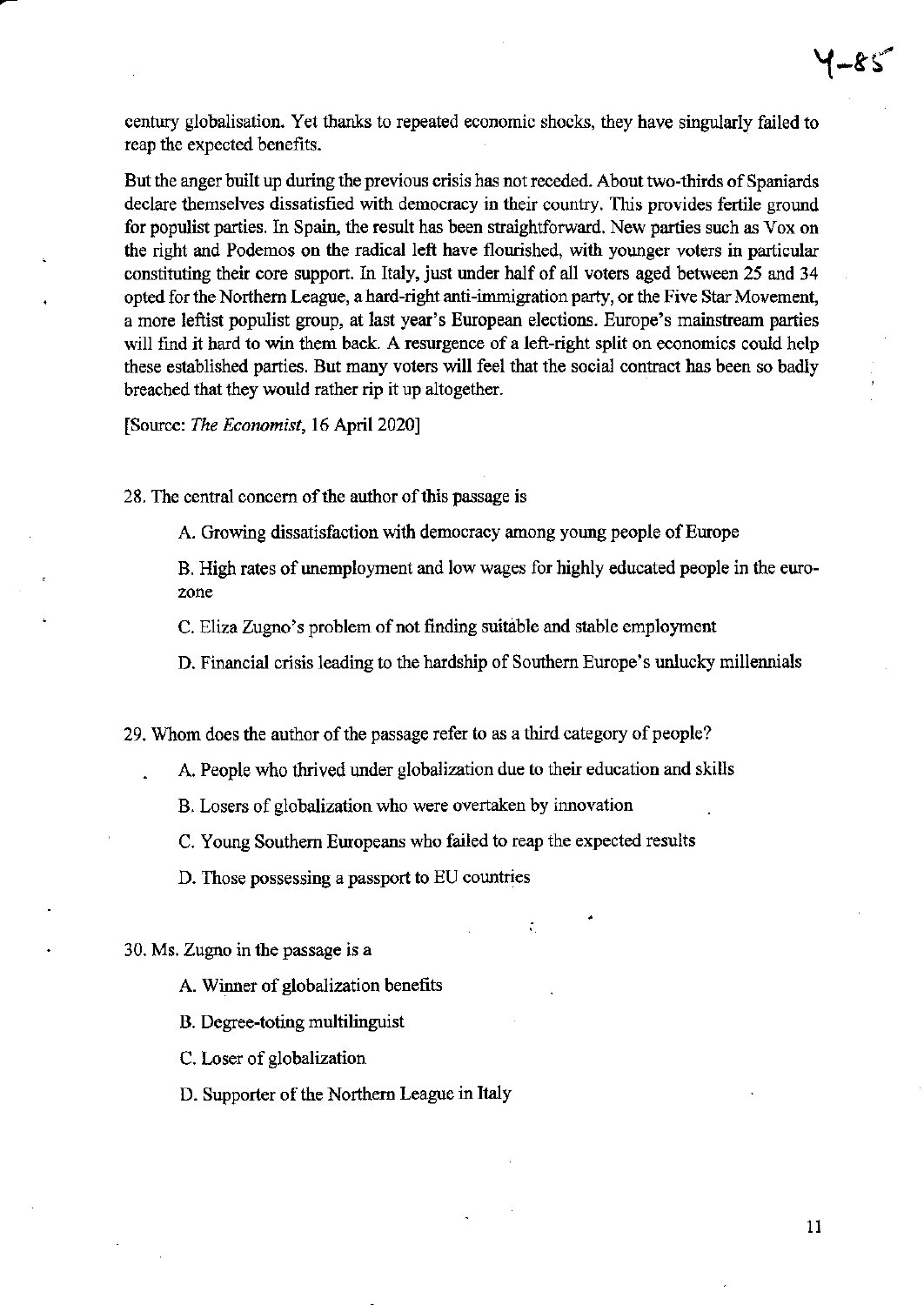### 31. Vox in Spain is akin to

- A. Northern League
- **B. Five Star Movement**
- C. Greens Party
- D. One of Europe's mainstream parties

Passage 3:

What value is added by the term 'secular' to liberal democracies, i.e., states that safeguard liberties of individuals and political freedoms of citizens? For some scholars, virtually nothing. Why? Because, while secularism is against discrimination only on the basis of religion, a 'liberal democracy' is against all forms of discrimination. The term 'liberal democracy' subsumes 'secularism'. Why bother with 'secularism' then?

 $[...]$ 

This view is inadequate, if not wrong. The word 'secular' is important. Those who claim the sufficiency of 'liberal democracy' must think again. True, their claim has had some validity in Europe...but, in places like India, it is a virtual non-starter. Why? Let us first get a handle on Europe's specificity. Secular states did not emerge in Western Europe in the immediate aftermath of religious wars. These wars were stopped by the establishment not of a secular but a confessional state in which people were forced to embrace the religion of the king. [...] Every European society then on became religiously homogeneous.... Once other religions were eliminated or tamed, a struggle began against a politically meddlesome and socially oppressive church. The demand to separate church and state...was supported by those who favoured free markets, private property and personal liberties. The moment this separation was sufficiently achieved, it began to be taken for granted... In this sense, 'secularism' lost its political and social salience in these religiously homogeneous societies. The fight for a liberal state seemed sufficient. [...] Centuries later.... religion, already on the defensive, faced greater devaluation and marginalisation. No one wanted religion-grounded recognition. With this, the idea of separation of state and religion lost its normative value further. [...]

But what if Europeans had to institute a liberty-loving, equality-caring state as soon as religious wars erupted? What if there was not much of a time lag between religious wars and the growth of a serious commitment to the values of liberty, equality and fraternity? Had this been so, demands for ending ... religious persecution... and preventing religious homogenisation would have been immediate. How else a state could live up to the ideals of liberty and equality? [...] Had multiple religious identities been part of the social climate, a commitment to equality would have compelled European states to given impartial recognition to all religions. Such states would have been secular precisely in the sense in which Indians conceived it - something with which to fight not just religious fanaticism and intra-religious oppression, but also the domination of one religion by another. They would have been forced to call themselves not only liberal...but also 'secular' in a sense defended by Gandhi, Nehru and Ambedkar where it designates impartial public recognition to all religions.

 $12 \overline{ }$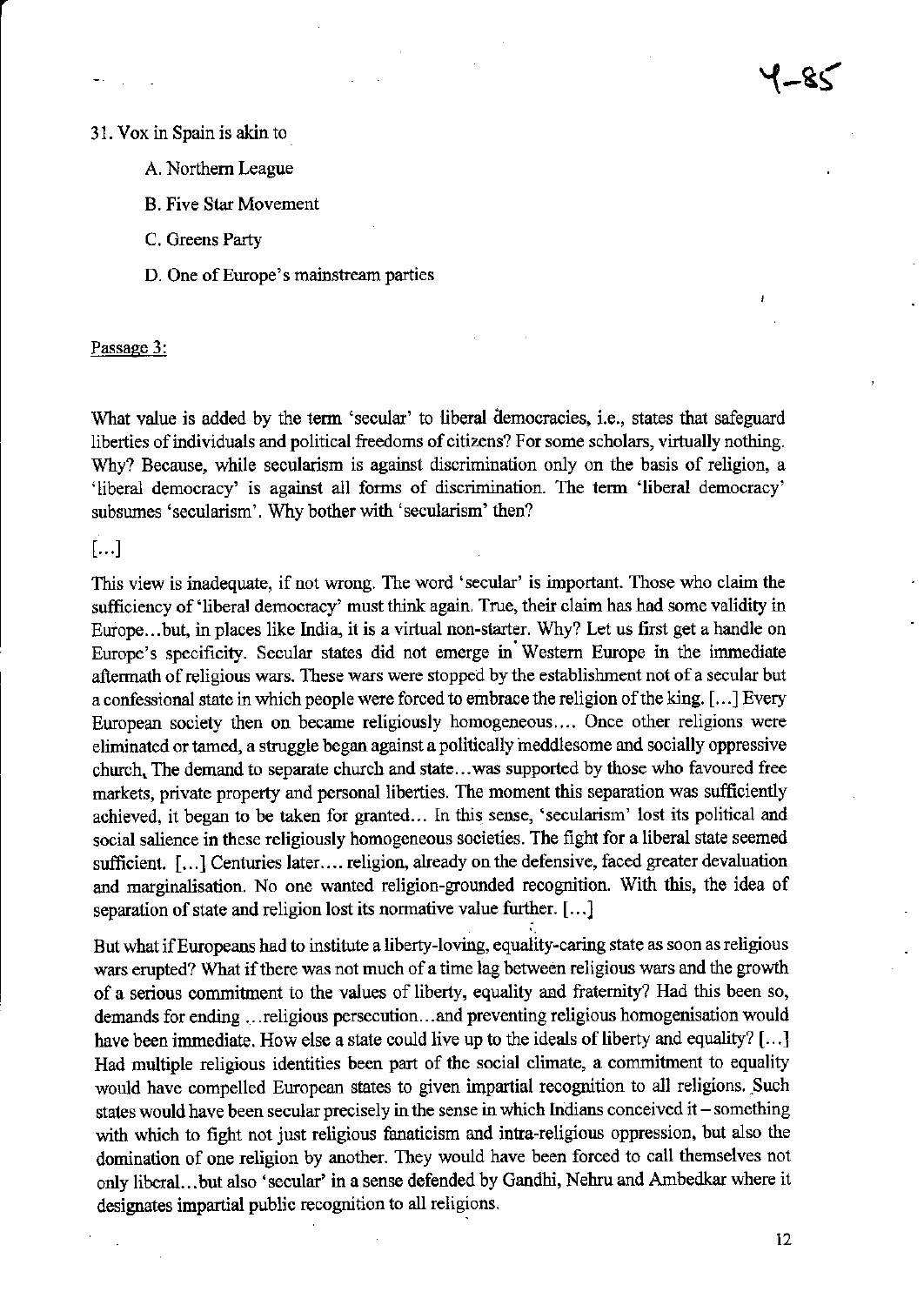My point then is that the greater the salience of religion and depth of diversity in society, the larger the prospect of intra and inter-religious domination, and the more pressing the need for a state - given its commitment to liberty, equality and impartial recognition - to call itself 'secular'.

 $[...]$ 

[Rajeev Bhargava, The Significance of the term 'secular', The Hindu, 19 February 2020.]

32. "The term 'liberal democracy' subsumes 'secularism'" means

A. That the term 'liberal democracy' neutralises 'secularism'

B. That the term 'liberal democracy' is not the opposite of 'secularism'

C. That the term 'secularism' is submerged in 'liberal democracy'

D. That the term 'liberal democracy' entails 'secularism'

33. What are the liberal democratic values discussed in the passage?

I. Safeguarding liberties of individuals

II. Protecting political freedoms of citizens

III. Acquiring private property for public purpose

IV. Opposing discrimination in any form

V. Free market economy and a confessional state

A. I, II, III **B. I, III, IV, V**  $C. I, II, IV$ 

 $D. I, IV, V$ 

34. How does the author defend explicit commitment to secularism in India?

A. By stressing the incidence of communal violence which followed Partition

B. By presenting a history of Western Europe's political development

C. By showing that in India secularism is of greater relevance than economic development

÷.

D. By pointing out that India has experienced greater religious violence than Europe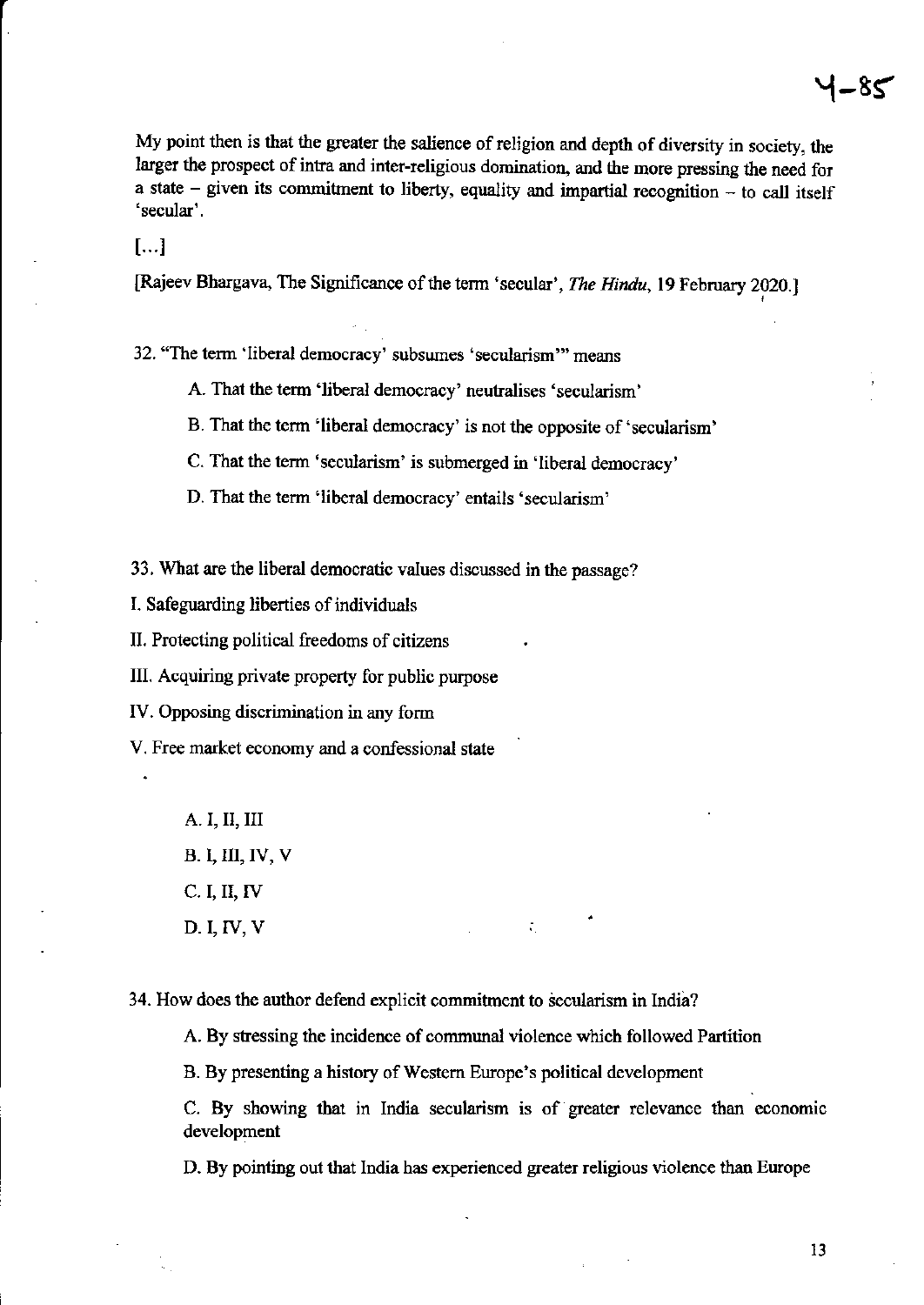35. According to the author, the Indian conception of secularism enables one to fight

 $\mathcal{I}_\mathrm{c}$ 

I. Religious fanaticism

II. Equality of Opportunity

III. Oppression within any religion

IV. Partial public recognition of only some religions

V. Domination of one religion by another

A. I, III, IV, V **B.I, II, III, V** C. I, III D. I, IV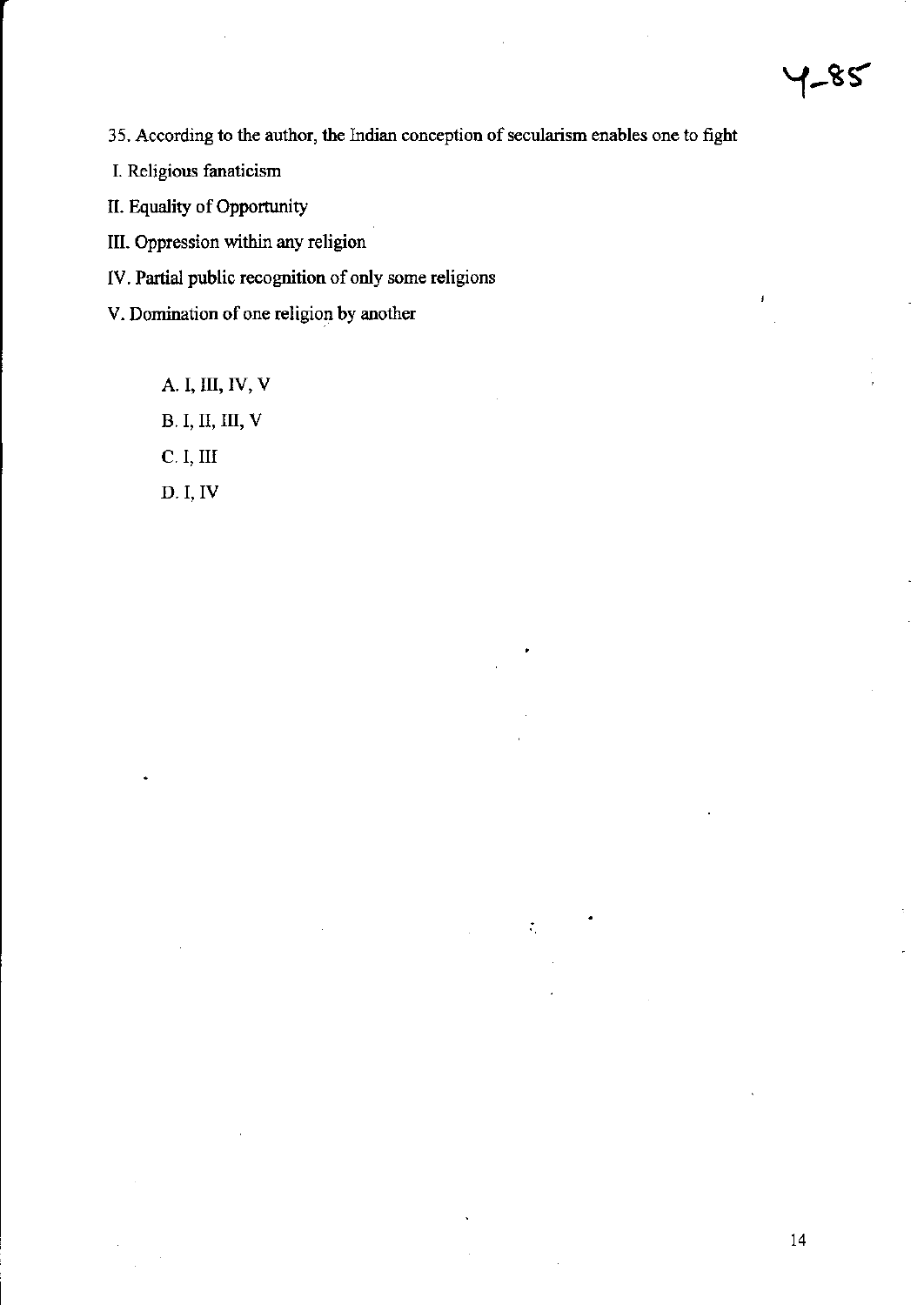### Part B

36. Which of the following scholars holds that 'increasing the number of social cleavages in a country has less of an effect on party system if the electoral system is nonproportional than if it is proportional'?

A. Giovanni Sartori

B. Scott Morgenstem

C. Mogens Pedersen

D. Maurice Duverger

37. wllen voters choose to reward or punish an incumbent party in an election on the basis of what they have received from it, it is called

A. Strategic Voting

B. Transactional Voting

C. Retrospective Voting

D. Prospective Voling

38. Which of the following sets of countries are prototypical examples of consensus democracies?

A. India and the UK

B. Switzerland and Belgium

C. Australia and Brazil

D. Iran and Iraq

39. Consider the following statements and choose the correct option.

Statement I: When power is dispersed among multiple parties as in a coalition government, the ability of citizens to hold governments responsible is increased.

Statement II: In minority governments, the clarity of responsibility is reduced since citizens may not know who is keeping the government in power and, hence, who is responsible for the policies that get implemented

A. I and II are false

B. I and I1 are true

C. I is true but II is false

D. I is false but II is true

Y -85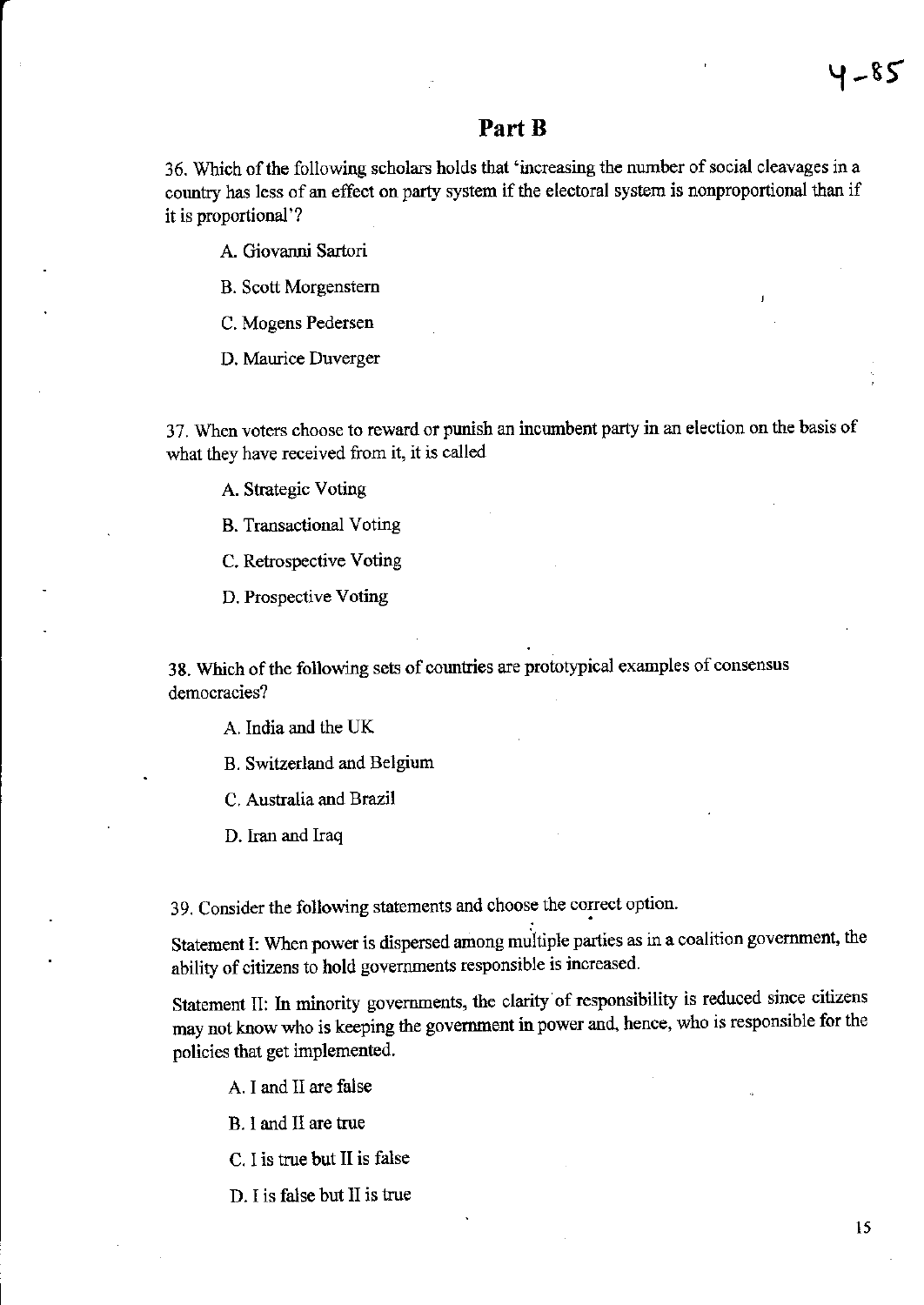40. An important component of political development is

- A. Coercive decision making
- B. Subjugation of varied interests
- C. Increasing democratisation
- D. Fusion of the functions of the State

41. State centric explanations argue that political activity can be best understood by beginning with

- A. The state and then working outwards toward society
- B. Institutions and then going to the state
- C. Society and then looking at formal institutions
- D. Central government and then going to local authority

42. Match the following theorists of Development with their ideas:

| Theorists         | Ideas.                             |
|-------------------|------------------------------------|
| I. A.G. Frank     | 1. New Dependency                  |
| II. Raul Prebisch | 2. Unequal Development             |
| III. Samir Amin   | 3. Inward Development              |
| IV. T. dos Santos | 4. Development of Underdevelopment |

A. I-3, II-4, II-2, IV-1 B. I-4, II-3, III-2, IV-1 C. I-1, II-4, III-3, IV-2 D. I-4, II-2, III-1, IV-3

43. Starting with the earliest, arrange the countries in the order in which women were granted the right to vote there:

I. Switzerland

II. India

**III. USA** 

IV. Kuwait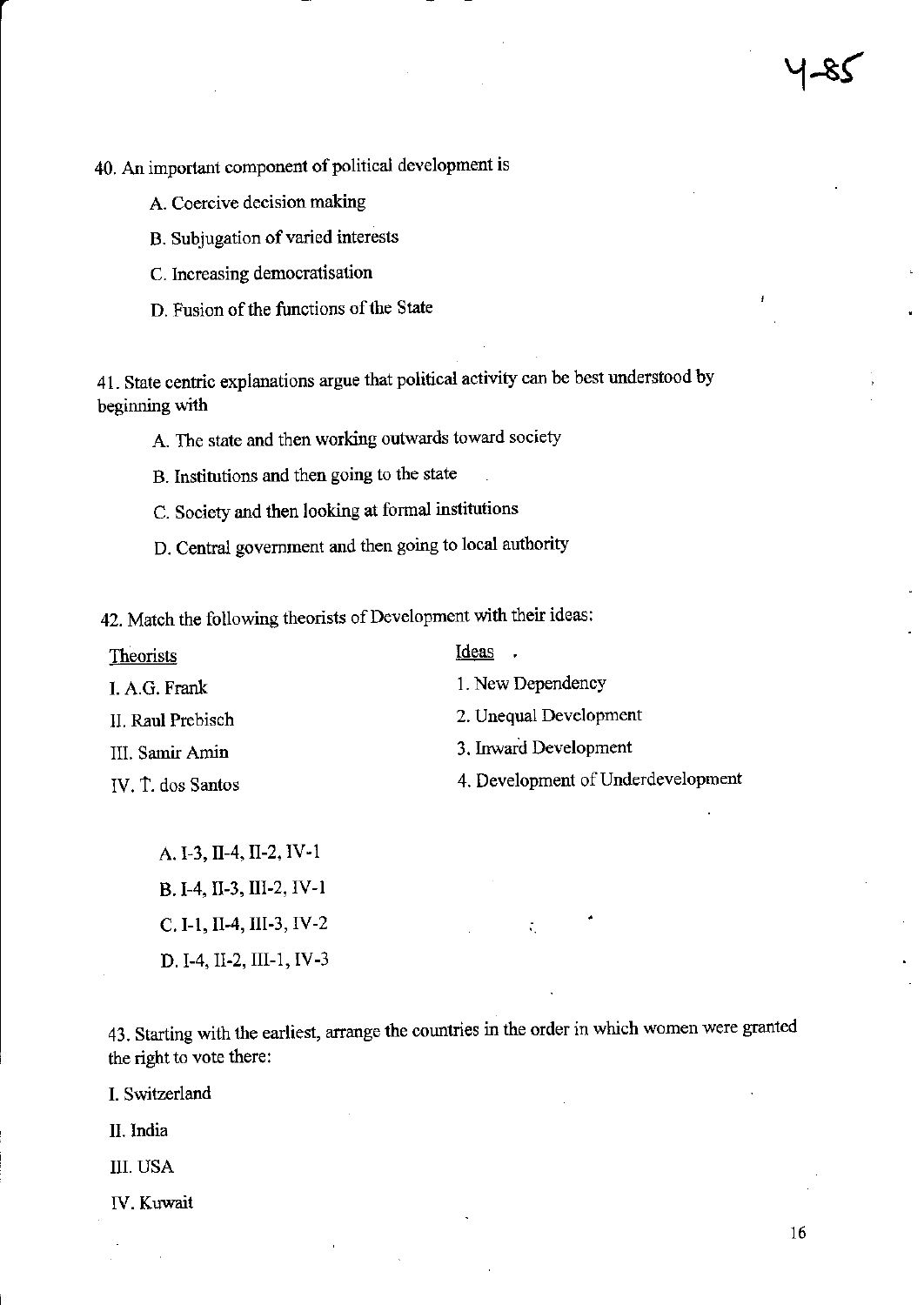A. III, II, I, IV B. IV, II, III, I C. III, I, IV, II D. III, II, IV, I

44. Match the institution with its primary activity:

Institution

 $\mathbf{I}$ . Gram Sabha

Π. Ombudsman

Non-Governmental Organisation III.

IV. District Collector **Primary Activity** 

1. Advocacy

2. Revenue Administration

3. Grievance redressal process

4. Participation of the Citizen

A. I-2, II-1, III-3, IV-4 B. I-3, II-4, III-2, IV-1 C. 1-4, II-3, III-1, IV-2 D. I-2, II-1, III-4, IV-3

45. Arrange the following in chronological order, starting with the earliest:

I. End of the Apartheid in South Africa

II. Rhodes Must Fall protests

III. Jasmine Revolution of Tunisia

IV. Tiananmen Square Protests

A. IV, III, II, I B. IV, I, III, II  $C. I, III, IV, II$ D. I, II, IV, III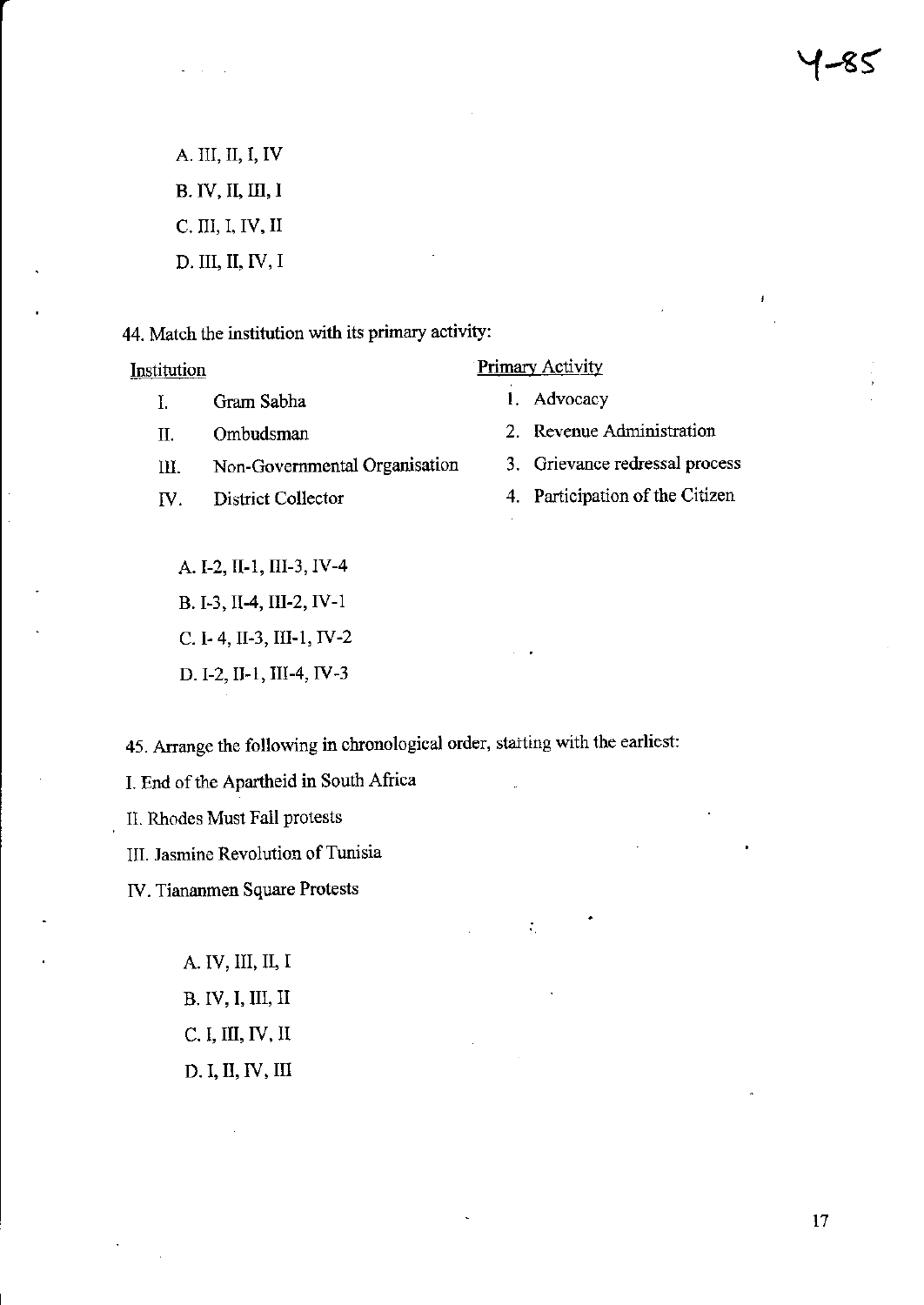46. Which of the following best explains 'reforms by stealth' in India?

A. Reforms brought about by skilful manipulation of rules and procedures

- B. Pathbreaking political and economic reforms
- C. Invisible reforms in the market and economy
- D. Economic reforms insulated from political intervention

47. Consider the following statements pertaining to the formation of the state of Jharkhand:

I. The state was not created as an outcome of the statehood movement.

II. Electoral calculations and the new political opportunity structure offered by coalition politics facilitated its formation.

Which of the statements/is/are correct?

A. Both I and II are true

B. Only I is true

C. While II is false, I is correct

D. While I is false, II is true

48. Which of the following statements about the Anandpur Sahib Resolution of 1973 are correct?

A. It sought to address militancy in the state.

B. It sought more autonomy and power for the Indian states.

C. It reaffirmed Punjab's commitment to counterinsurgency.

D. It paved the way for political alliance between Akali Dal and BJP in Punjab.

49. According to Willy McCourt, which of the following can make the government more responsive to citizens?

A. "Bottom up" reforms

B. "Top down" reforms

C. Responsible citizens

D. Responsible bureaucracy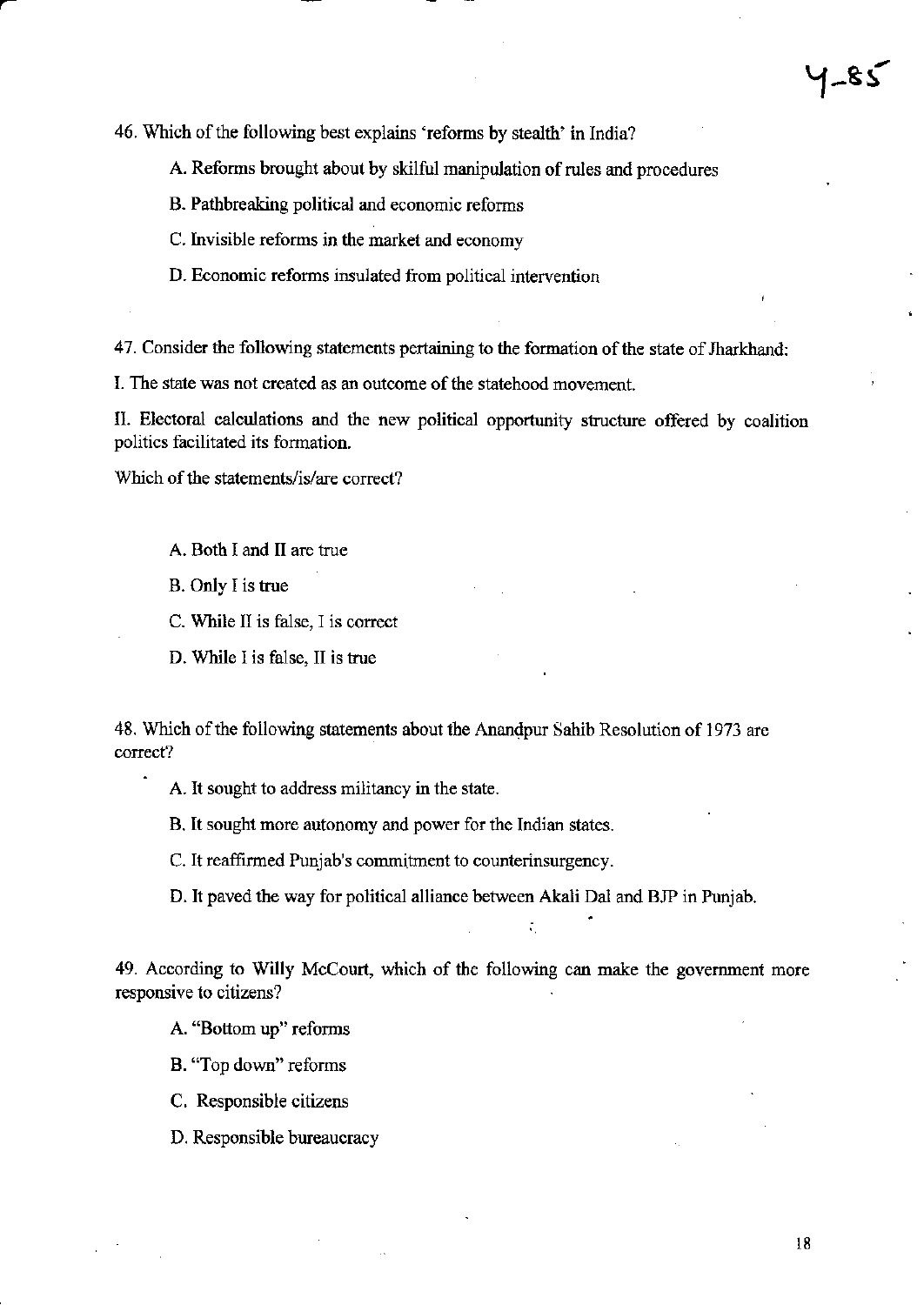50. The practice in which the political party winning an election rcwards its campaign workers and other active supporters by appointment to government posts and with other favours is called

- A. Quota System
- B. Spoils System
- C. Cerrymandering
- D. Wimer Take All System

51. Match List x (contributions) with List y (political scientists) and choose the corect option given below:

| List x |                                                           | List y                                  |
|--------|-----------------------------------------------------------|-----------------------------------------|
|        | Political Parties and Political 1. Paul Sweezy            |                                         |
|        | Development                                               | 2. Joseph La Palombara and Myron Weiner |
| Н.     | The Civic Culture                                         | 3. Gabriel Almond and Sydney Verba      |
|        | $\lambda$ for an also $\Delta$ and $\lambda$ all $\ldots$ | 4 W W D.                                |

- III. Monopoly Capitalism 4. W.W. Rostow
- IV. The Stages of Economic Growth

A. I-2, II-1, III-4, IV-3 B. I.3, II-2, III-1, IV-4 C. I-2, II-3, III-1, IV-4 D. I-I, II-2, III-3, IV-4

52. In what chronological order were the following ideas introduced in international relations?

I. Human Security  $\frac{1}{2}$  is  $\frac{1}{2}$  in  $\frac{1}{2}$  in  $\frac{1}{2}$ 

IL Non-alignment

III. Responsibility to Protect

lV. 'Fourteen Points'

V. Glasnost

A. IV, II, V,I, III B. II, IV, V, I, III

l9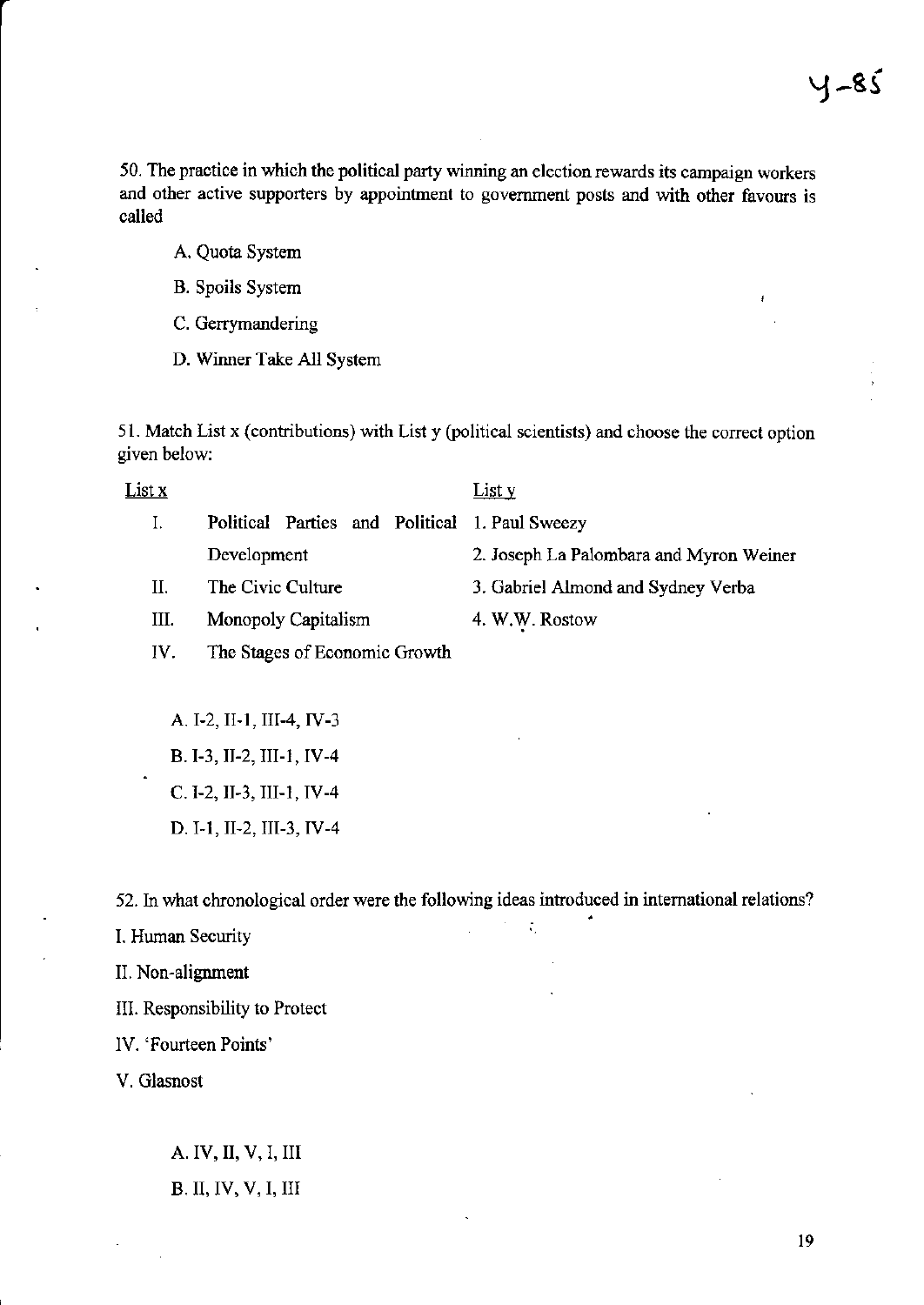$C, V, IV, III, II, I$ D. V, IV, I, II, III

53. "Anarchy is what states make of it". Which of the following theories encapsulates this statement?

- A. Realism
- **B.** Marxism
- C. Liberalism
- D. Constructivism

54. Which among the following statements about Balance of Power are valid?

I. An action to keep neighbour from becoming strong

II. An action to pool resources against any aggression

III. An equal distribution of power among various States

IV. Security of one is the concern of all

A. I and II B. I and III

C. III and IV

D. II and IV

55. Which of the following Environmental Conferences has led to the establishment of United Nations Environmental programme?

 $\mathcal{I}_\mathcal{L}$ 

A. Johannesburg Summit

**B.** Rio Earth Summit

C. Stockholm Conference

D. Copenhagen Summit

56. Judicial Review implies the power of the Supreme Court of India to

A. Declare a law or an executive order void if it conflicts with the constitution

B. Issue directions or orders or writs for the enforcement of Fundamental Rights

20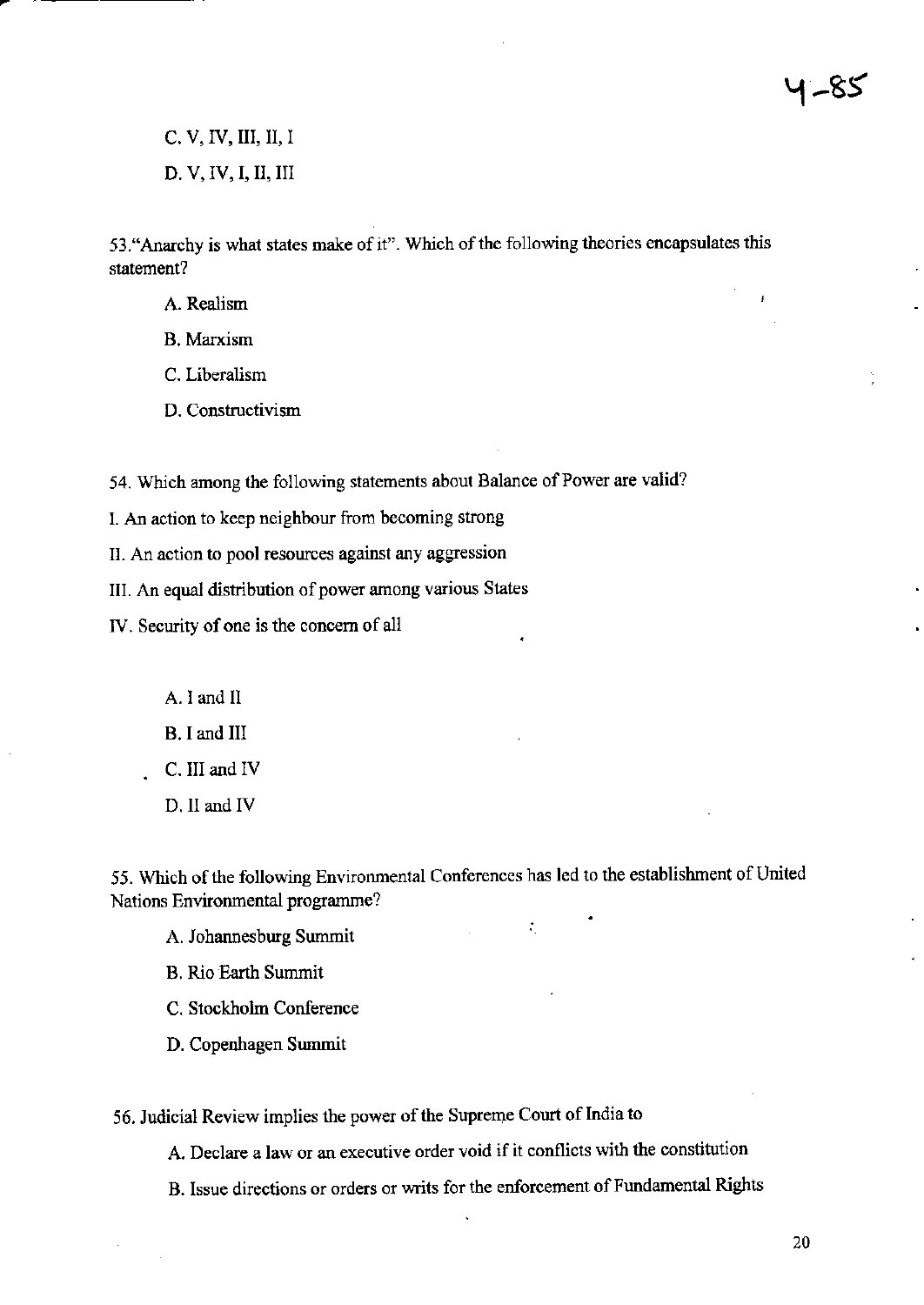C. Review the decisions of the High Courts or any other court or Tribunal

D. Advise the President of India when questions arise on matters of law and constitution

57. Which among the following are the conditions under which the Indian parliament can make laws with respect to a matter enumerated in the State List?

1. If the Rajya Sabha passes a resolution to that effect

2. If the Lok Sabha passes a resolution to that effect

3. If a Proclamation of Emergency is in operation

4. For implementing any international agreement or convention

A. 1, 2 and 3 B. 2, 3 and 4 C. 1, 2 and 4 D. 1, 3 and 4

58. The term "Hindu rate of growth" refers to

A. Low annual growth rate of the Indian economy before the economic liberalization policies of 1991

B. Low growth rate due to Hindu outlook of fatalism and contentedness

C. Hindu ethic of discouraging people to engage in the accumulation of wealth

D. Unwillingness of the Indian business houses to compete in the market with the international manufacturers

59. Consider the following statements with reference to the election of President of India:

I. President is elected by the members of an electoral college consisting of the elected members of Parliament and the Legislative Assemblies of the States

II. The value of the vote of an MLA varies from state to state as it depends on the population of the concerned state

III. The value of the vote of the Lok Sabha member is more than the value of the vote of the Rajya Sabha member

Which of the statements given above is/are correct?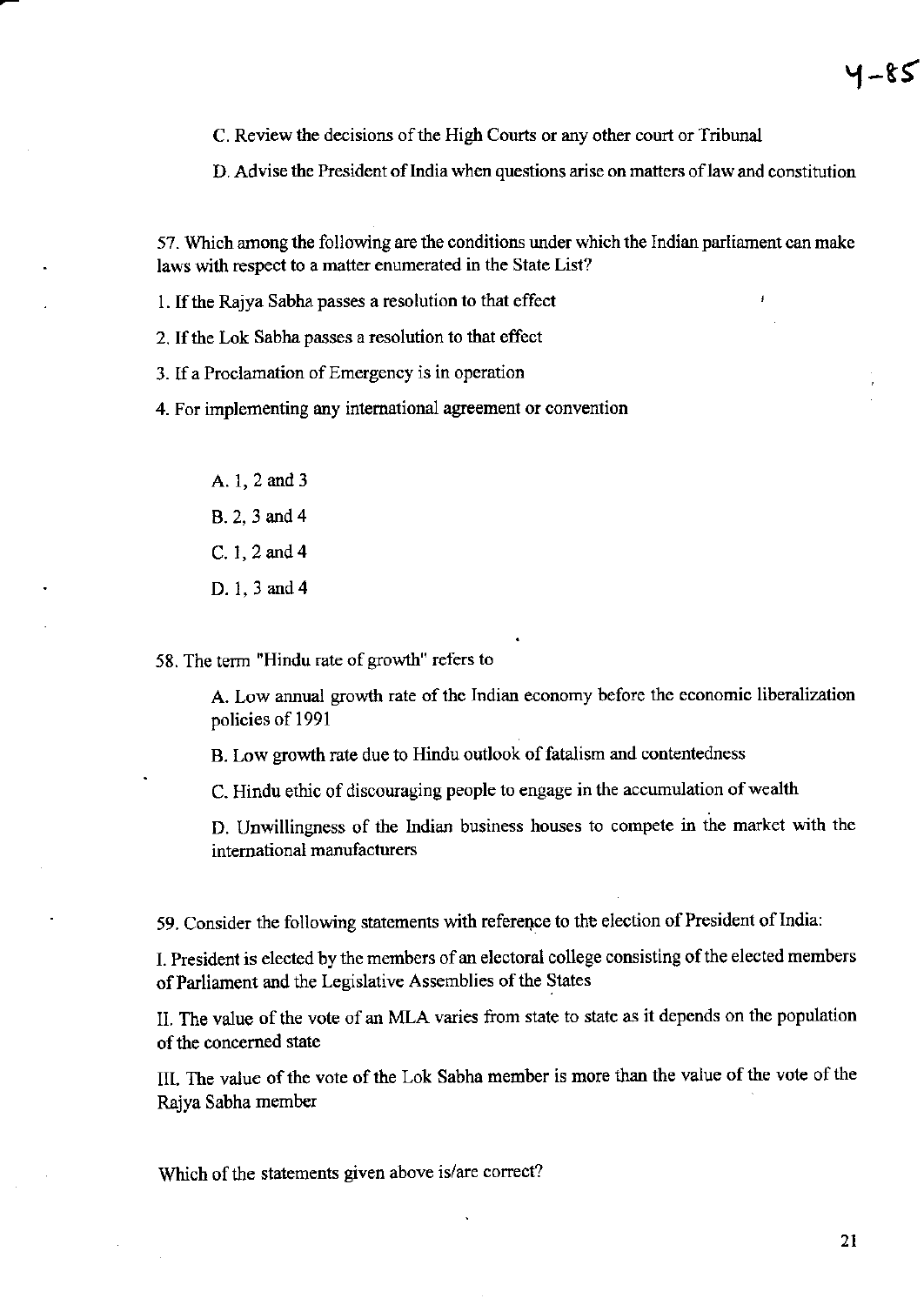A. All three

B. Only I and II

C. Only II and III

D. Only I and III

60. Who said that self-determination movements typically follow the shape of an inverse "U" curve?

A. Myron Weiner

**B.** Iqbal Narain

C. Atul Kohli

- D. Sanjeeb Baruah
- 61. Match the following concepts with thinkers:

| Concepts                      | Thinkers          |
|-------------------------------|-------------------|
| I. Overlapping consensus      | 1. Michael Walzer |
| II. Tacit consent             | 2. Carole Pateman |
| III. Spheres of justice       | 3. John Rawls     |
| IV. Fraternal social contract | 4. John Locke     |

A. 1-4, II-3, III-1, IV-2 B. I-1, II-3, III-4, IV-2 C. I-4, II-3, III-2, IV-1 D. I-3, II-4, III-1, IV-2

62. Which of the following thinkers belonged to the Frankfurt School of Critical Theory?

 $\tilde{\mathcal{M}}_1$ 

I. Eduard Bernstein

II. Herbert Marcuse

III. Max Horkheimer

IV. Rudolph Hilferding

V. Theodor Adorno

VI. Erich Fromm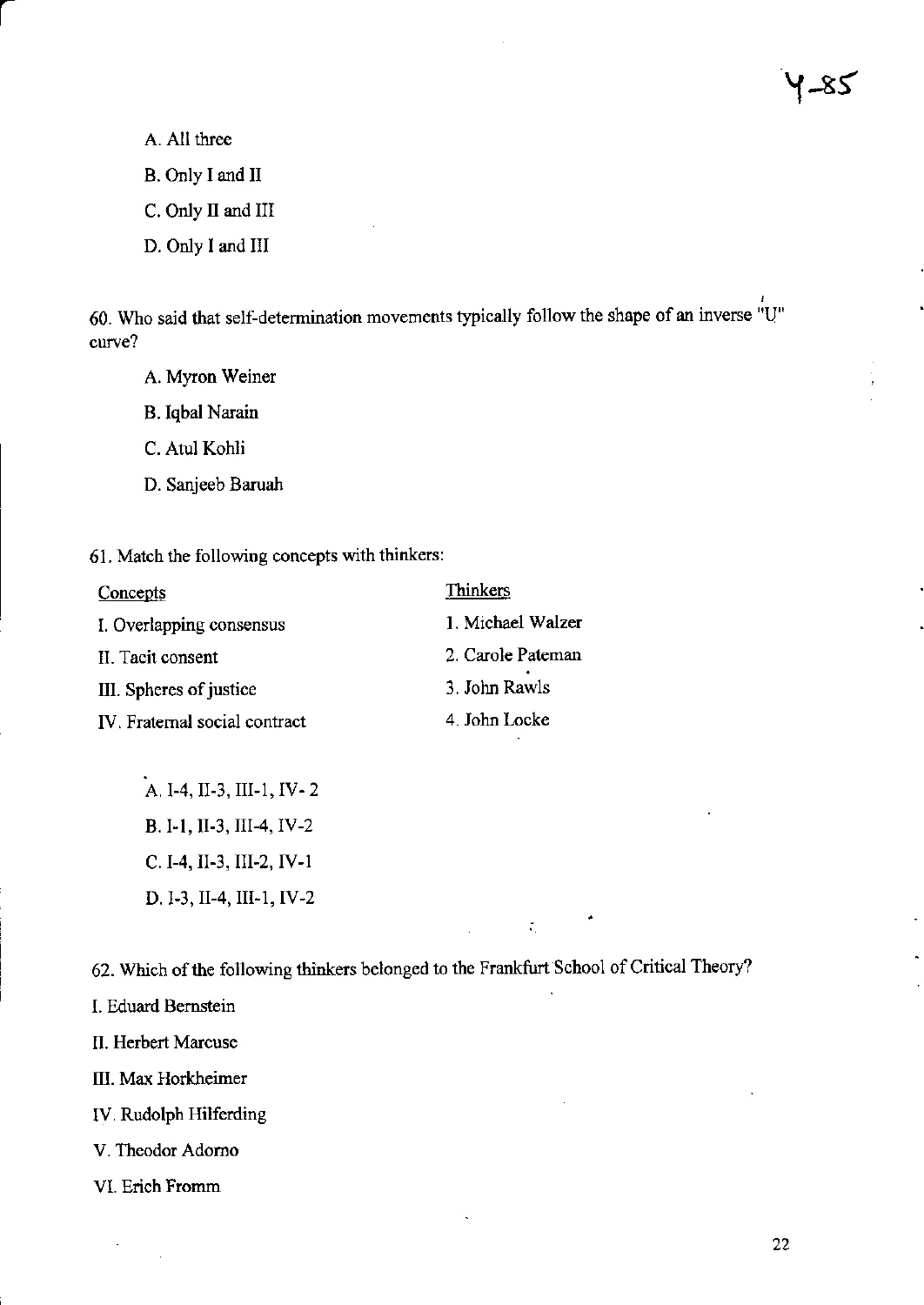A. II, III, V, VI **B. II, IV, V, VI** C. II, III, IV, V D. I, III, V, VI

63. Match the following concepts and themes with thinkers:

| <b>Themes</b>                               | Thinkers                 |
|---------------------------------------------|--------------------------|
| I. Revolt of the Masses                     | 1. William Kornhauser    |
| II. Tyranny of the Majority                 | 2. Jose Ortrega Y Gasset |
| III. Fascism and the psychology of the mass | 3. J.S. Mill             |
| IV. Mass society                            | 4. Wilhelm Reich         |

A. I-4, II-1, III-2, IV-3 B. I-2, II-3, III-4, IV-1 C. I-3, II-2, III-1, IV-4 D. I-1, II-4, III-2, IV-3

64. The main disagreements between Gandhi and Tagore were on:

 $\zeta_1$ 

I. Non-cooperation movement

II. Charkha and the importance of spinning

III. Ambedkar's role in Indian politics

IV. The relevance of the Upanishadic philosophy

V. Bihar earthquake of 1934

A. II, III, V **B.I, IV, V** C. I, II, V D. II, III, IV 1–85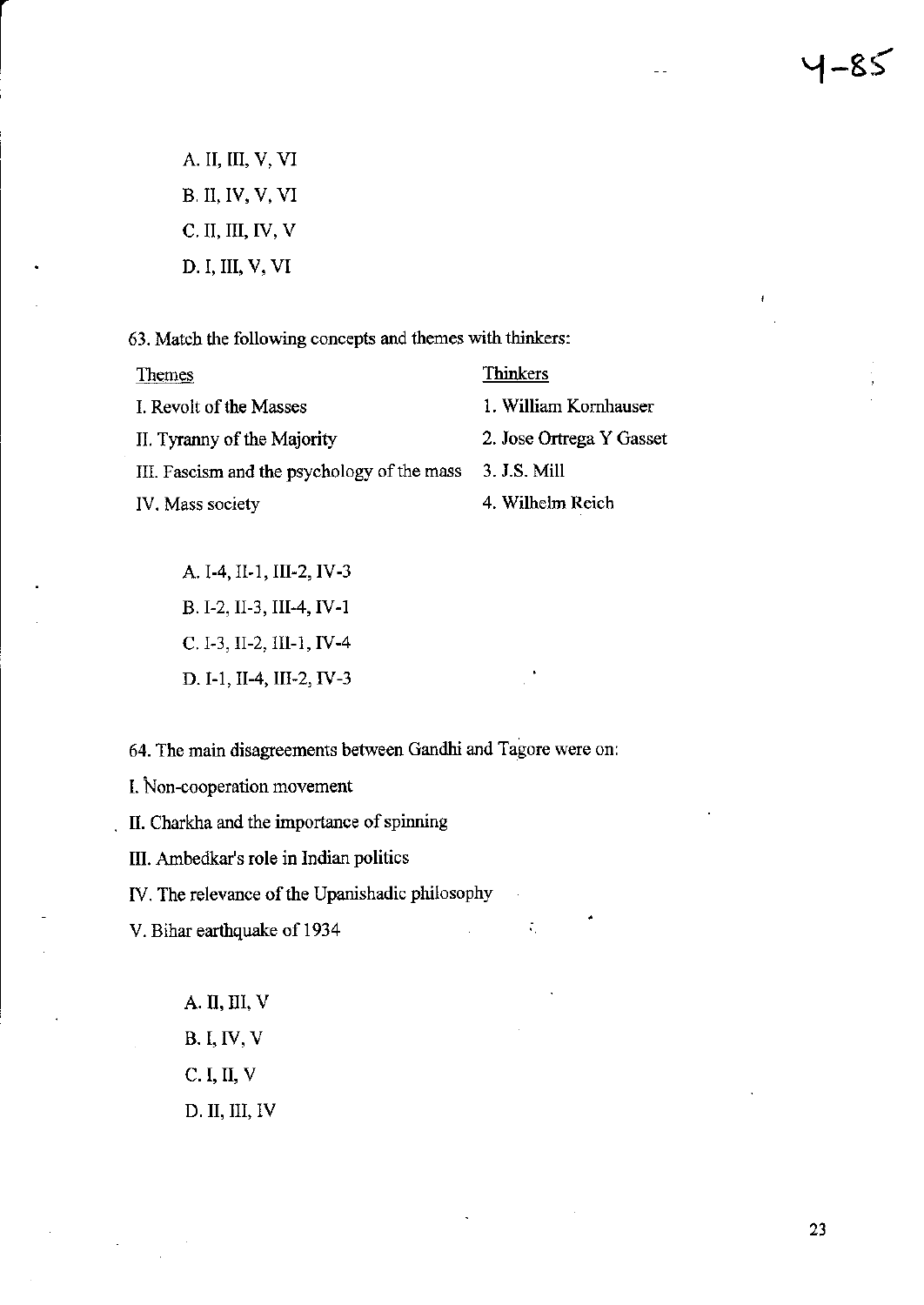65. The distinction between love of self (amour de soi) and love of esteem (amour propre) is central to the thought of

- A. Thomas Hobbes
- B. Alexis de Tocqueville
- C. John Locke
- D. J. J. Rousseau

66. The main upāyas in Kautilya are

- A. dharma, artha, kama, moksha
- B. sama, dana, bheda, danda
- C. dharma, artha
- D. dharma, krodha

67. Who among the following is well-known for the 'ethics of care' perspective?

- A. Iris Young
- B. Sevla Benhabib
- C. Ame Philips
- D. Carol Gilligan

68. Which theory of govemance possesses the elements of interdependence, coordination and pluralism?

÷

- A. Development Theory
- B. lnterpretive Theory
- C. Policy Network
- D. Organisation Theory

69. What is field testing in policy science rcsearch?

A. Checking the validity of a data collection instrument

- B. Large scale collection of data
- C. Taking students to field visit
- D. Application of technology to agriculture